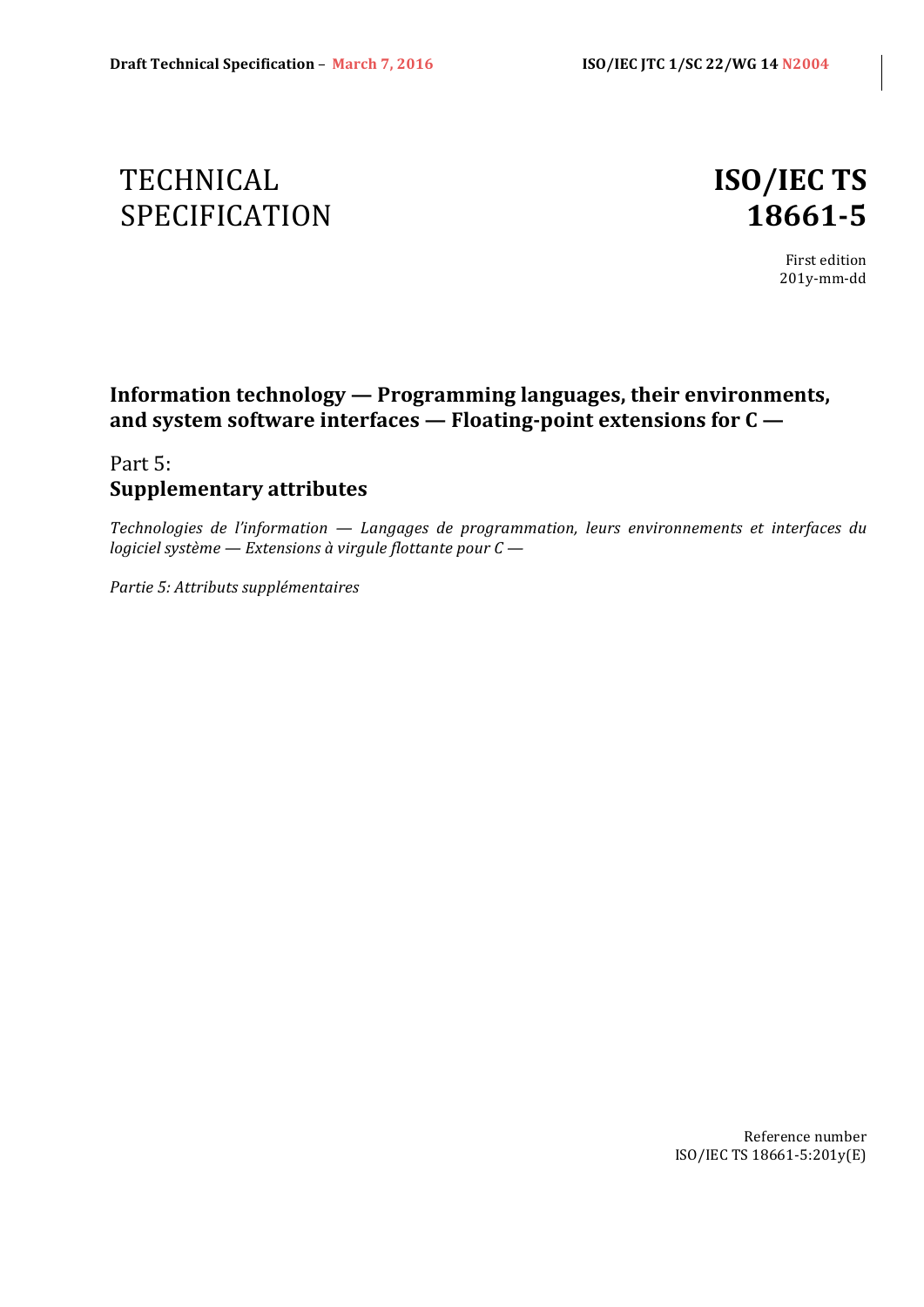

© ISO/IEC 2015 

All rights reserved. Unless otherwise specified, no part of this publication may be reproduced or utilized otherwise in any form or by any means, electronic or mechanical, including photocopying, or posting on the internet or an intranet, without prior written permission. Permission can be requested from either ISO at the address below or ISO's member body in the country of the requester.

ISO copyright office Case postale 56 • CH-1211 Geneva 20 Tel. + 41 22 749 01 11 Fax + 41 22 749 09 47 E-mail copyright@iso.org Web www.iso.org

Published in Switzerland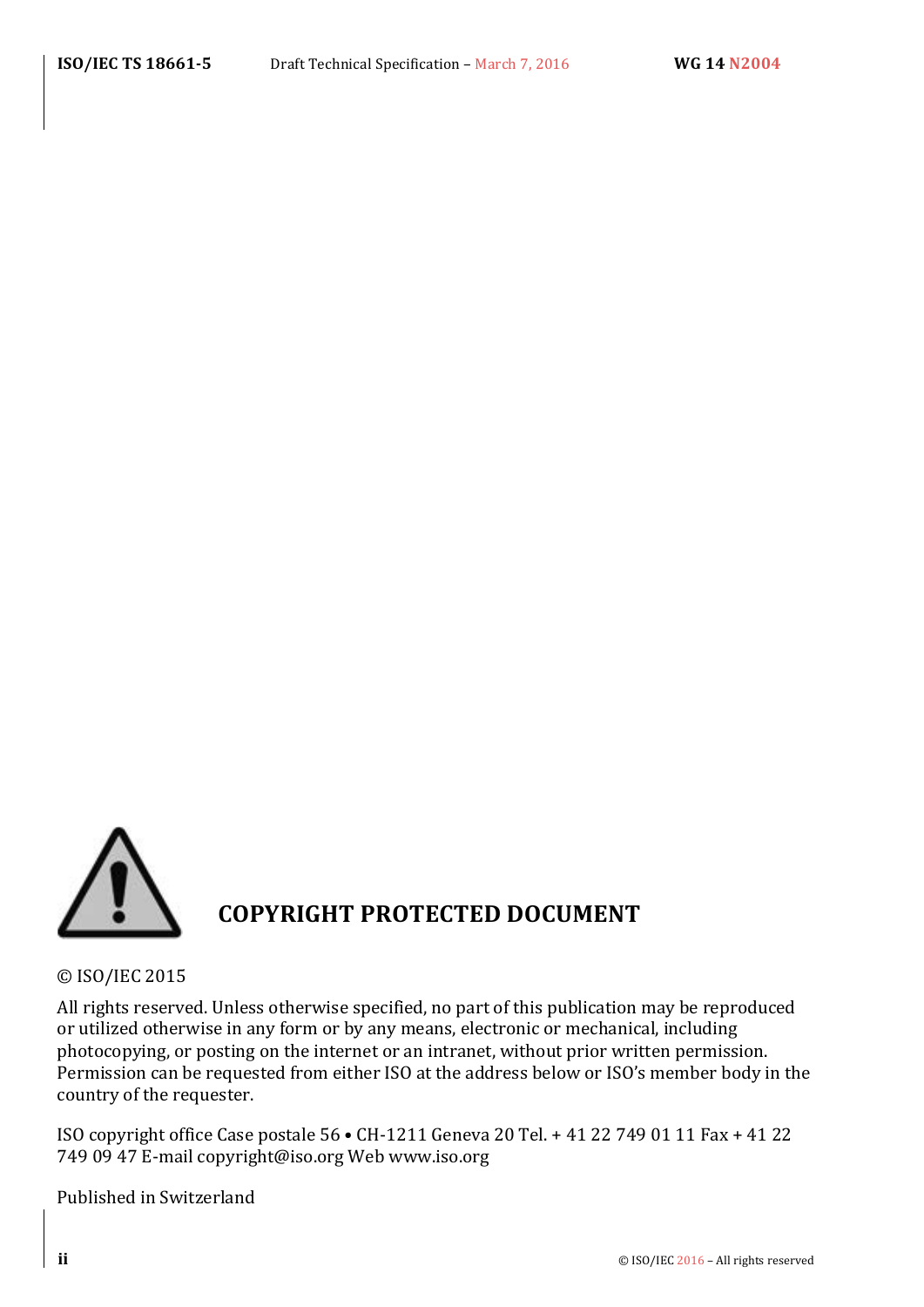| 3 <sup>1</sup>   |  |
|------------------|--|
|                  |  |
|                  |  |
|                  |  |
| 7 <sup>7</sup>   |  |
| 8                |  |
| $\boldsymbol{9}$ |  |
|                  |  |
|                  |  |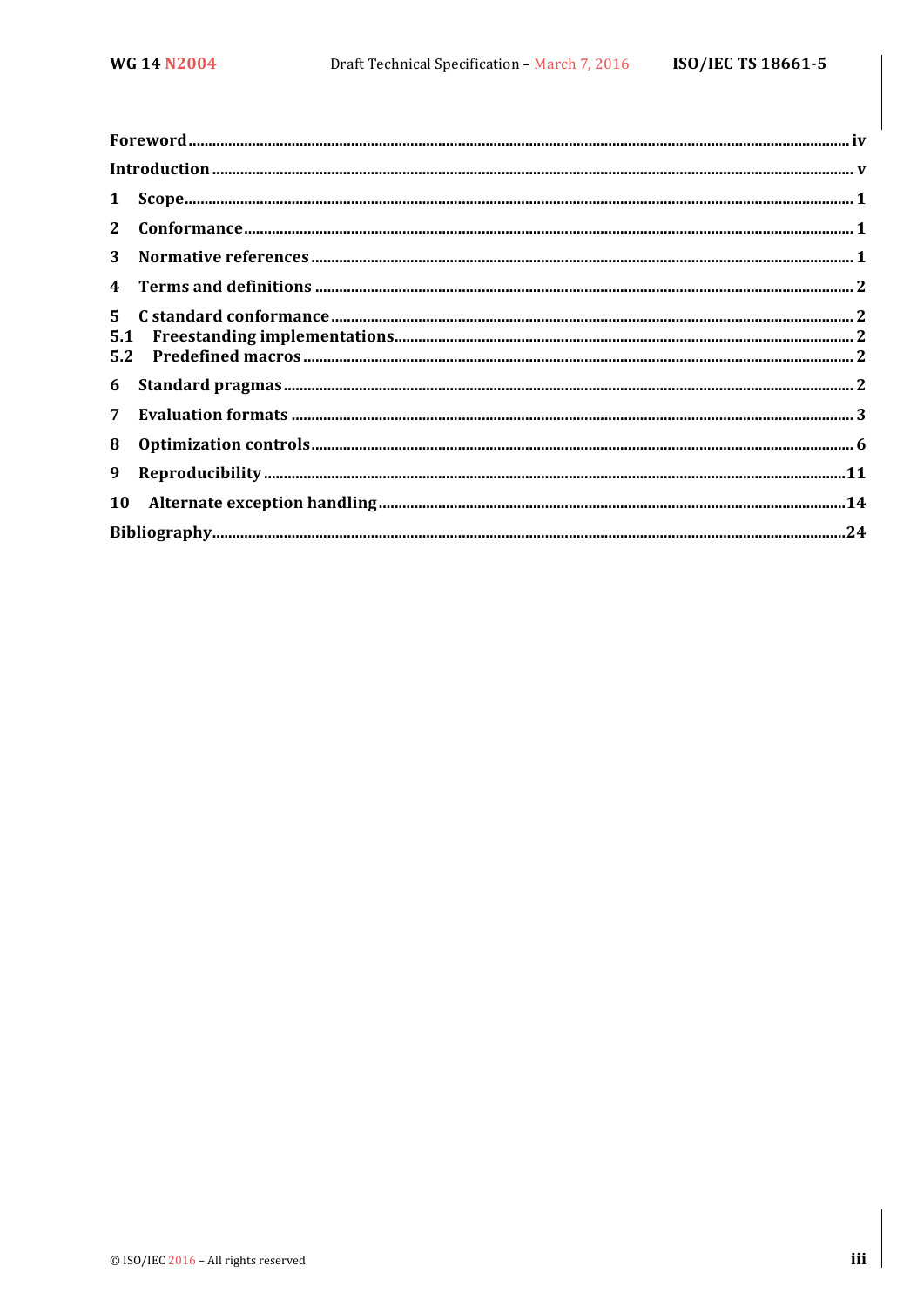### **Foreword**

ISO (the International Organization for Standardization) and IEC (the International Electrotechnical Commission) form the specialized system for worldwide standardization. National bodies that are members of ISO or IEC participate in the development of International Standards through technical committees established by the respective organization to deal with particular fields of technical activity. ISO and IEC technical committees collaborate in fields of mutual interest. Other international organizations, governmental and non-governmental, in liaison with ISO and IEC, also take part in the work. In the field of information technology, ISO and IEC have established a joint technical committee, ISO/IEC JTC 1.

The procedures used to develop this document and those intended for its further maintenance are described in the ISO/IEC Directives, Part 1. In particular the different approval criteria needed for the different types of document should be noted. This document was drafted in accordance with the editorial rules of the ISO/IEC Directives, Part 2 (see www.iso.org/directives).

Attention is drawn to the possibility that some of the elements of this document may be the subject of patent rights. ISO and IEC shall not be held responsible for identifying any or all such patent rights. Details of any patent rights identified during the development of the document will be in the Introduction and/or on the ISO list of patent declarations received (see www.iso.org/patents).

Any trade name used in this document is information given for the convenience of users and does not constitute an endorsement.

For an explanation on the meaning of ISO specific terms and expressions related to conformity assessment, as well as information about ISO's adherence to the WTO principles in the Technical Barriers to Trade (TBT) see the following URL: Foreword - Supplementary information

The committee responsible for this document is ISO/IEC JTC 1, *Information technology*, Subcommittee SC 22, *Programming languages, their environments, and system software interfaces.* 

ISO/IEC TS 18661 consists of the following parts, under the general title *Information technology — Programming languages, their environments, and system software interfaces — Floating-point extensions for* C:

- ⎯ *Part 1: Binary floating-point arithmetic*
- $\rightarrow$  *Part 2: Decimal floating-point arithmetic*
- $\rightarrow$  *Part 3: Interchange and extended types*
- ⎯ *Part 4: Supplementary functions*
- ⎯ *Part 5: Supplementary attributes*

ISO/IEC TS 18661-1 updates ISO/IEC 9899:2011, *Information technology — Programming Language C*, annex F in particular, to support all required features of ISO/IEC/IEEE 60559:2011, *Information technology — Microprocessor Systems — Floating-point arithmetic*.

ISO/IEC TS 18661-2 supersedes ISO/IEC TR 24732:2009, *Information technology — Programming languages, their environments and system software interfaces — Extension for the programming language C to support decimal floating-point arithmetic*.

ISO/IEC TS 18661-3, ISO/IEC TS 18661-4, and ISO/IEC TS 18661-5 specify extensions to ISO/IEC 9899:2011 for features recommended in ISO/IEC/IEEE 60559:2011.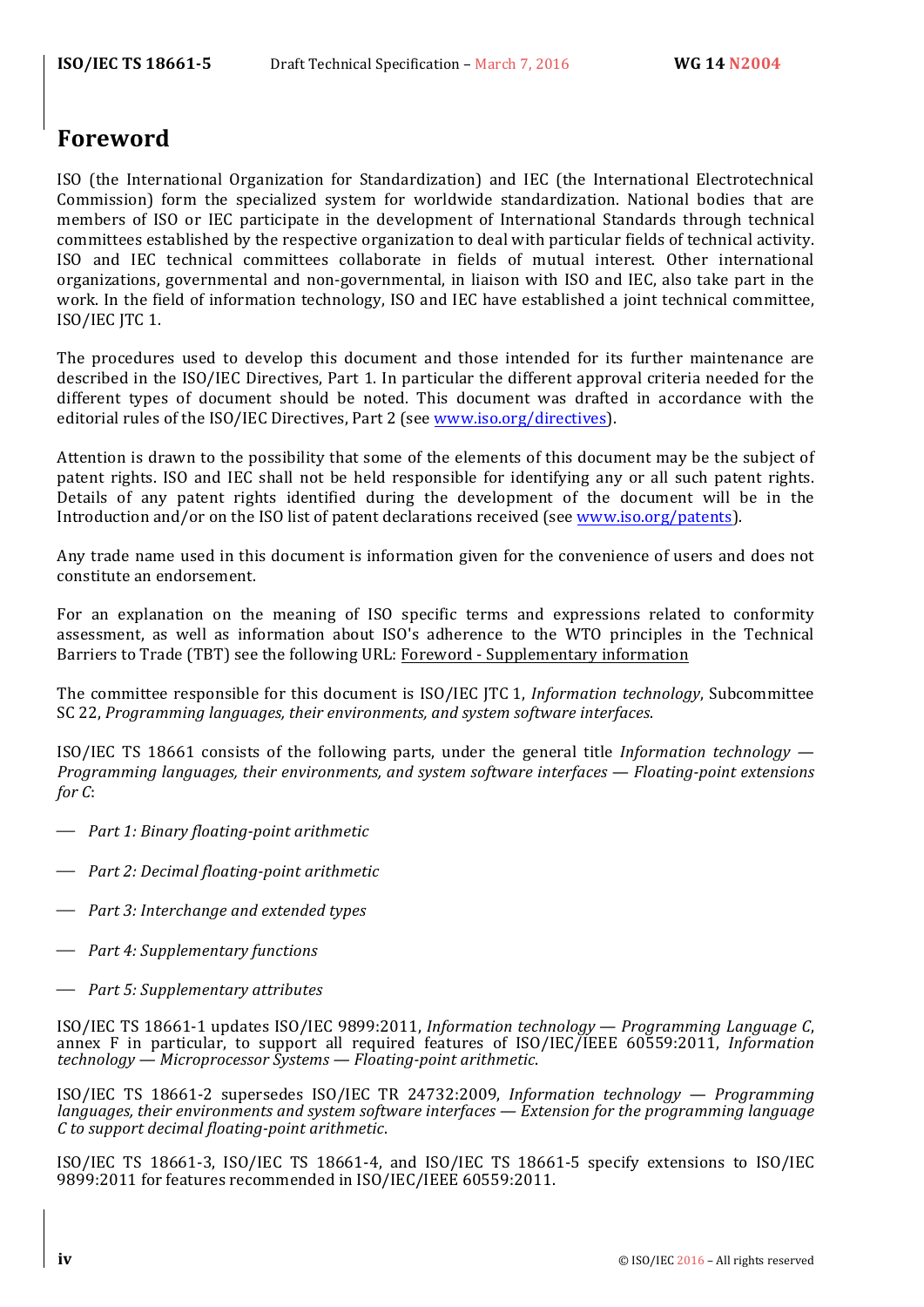### **Introduction**

#### **Background**

#### **IEC 60559 floating-point standard**

The IEEE 754-1985 standard for binary floating-point arithmetic was motivated by an expanding 5 diversity in floating-point data representation and arithmetic, which made writing robust programs, debugging, and moving programs between systems exceedingly difficult. Now the great majority of systems provide data formats and arithmetic operations according to this standard. The IEC 60559:1989 international standard was equivalent to the IEEE 754-1985 standard. Its stated goals were the following:

- 10 1 Facilitate movement of existing programs from diverse computers to those that adhere to this standard.
	- 2 Enhance the capabilities and safety available to programmers who, though not expert in numerical methods, may well be attempting to produce numerically sophisticated programs. However, we recognize that utility and safety are sometimes antagonists.
- 15 3 Encourage experts to develop and distribute robust and efficient numerical programs that are portable, by way of minor editing and recompilation, onto any computer that conforms to this standard and possesses adequate capacity. When restricted to a declared subset of the standard, these programs should produce identical results on all conforming systems.
	- 4 Provide direct support for
- 20 a. Execution-time diagnosis of anomalies
	- b. Smoother handling of exceptions
	- c. Interval arithmetic at a reasonable cost
	- 5 Provide for development of
		- a. Standard elementary functions such as exp and cos
- 25 b. Very high precision (multiword) arithmetic
	- c. Coupling of numerical and symbolic algebraic computation
	- 6 Enable rather than preclude further refinements and extensions.

To these ends, the standard specified a floating-point model comprising the following:

- *formats* for binary floating-point data, including representations for Not-a-Number (NaN) and 30 signed infinities and zeros
	- *operations* basic arithmetic operations (addition, multiplication, etc.) on the format data to compose a well-defined, closed arithmetic system; also specified conversions between floatingpoint formats and decimal character sequences, and a few auxiliary operations
- *context* status flags for detecting exceptional conditions (invalid operation, division by zero, 35 overflow, underflow, and inexact) and controls for choosing different rounding methods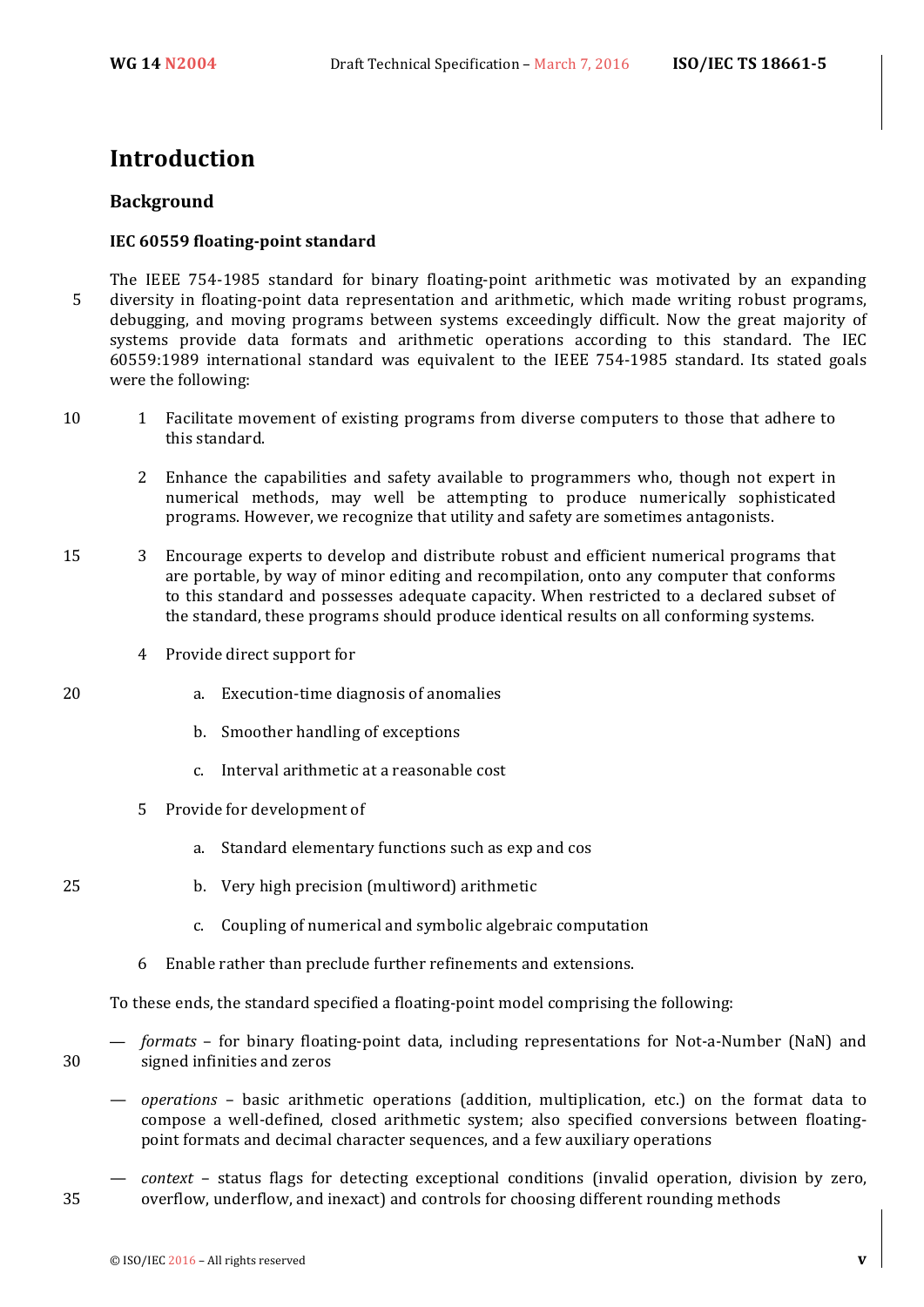The ISO/IEC/IEEE 60559:2011 international standard is equivalent to the IEEE 754-2008 standard for floating-point arithmetic, which is a major revision to IEEE 754-1985.

The revised standard specifies more formats, including decimal as well as binary. It adds a 128-bit binary format to its basic formats. It defines extended formats for all of its basic formats. It specifies 5 data interchange formats (which may or may not be arithmetic), including a 16-bit binary format and an unbounded tower of wider formats. To conform to the floating-point standard, an implementation must provide at least one of the basic formats, along with the required operations.

The revised standard specifies more operations. New requirements include  $-$  among others  $-$  arithmetic operations that round their result to a narrower format than the operands (with just one rounding), 10 more conversions with integer types, more classifications and comparisons, and more operations for

managing flags and modes. New recommendations include an extensive set of mathematical functions and seven reduction functions for sums and scaled products.

The revised standard places more emphasis on reproducible results, which is reflected in its standardization of more operations. For the most part, behaviors are completely specified. The standard 15 requires conversions between floating-point formats and decimal character sequences to be correctly rounded for at least three more decimal digits than is required to distinguish all numbers in the widest supported binary format; it fully specifies conversions involving any number of decimal digits. It recommends that transcendental functions be correctly rounded.

The revised standard requires a way to specify a constant rounding direction for a static portion of 20 code, with details left to programming language standards. This feature potentially allows rounding control without incurring the overhead of runtime access to a global (or thread) rounding mode.

Other features recommended by the revised standard include alternate methods for exception handling, controls for expression evaluation (allowing or disallowing various optimizations), support for fully reproducible results, and support for program debugging.

- 25 The revised standard, like its predecessor, defines its model of floating-point arithmetic in the abstract. It neither defines the way in which operations are expressed (which might vary depending on the computer language or other interface being used), nor does it define the concrete representation (specific layout in storage, or in a processor's register, for example) of data or context, except that it does define specific encodings that are to be used for the exchange of floating-point data between 30 different implementations that conform to the specification.
- IEC 60559 does not include bindings of its floating-point model for particular programming languages. However, the revised standard does include guidance for programming language standards, in recognition of the fact that features of the floating-point standard, even if well supported in the hardware, are not available to users unless the programming language provides a commensurate level 35 of support. The implementation's combination of both hardware and software determines conformance
- to the floating-point standard.

#### **C support for IEC 60559**

The C standard specifies floating-point arithmetic using an abstract model. The representation of a floating-point number is specified in an abstract form where the constituent components (sign, 40 exponent, significand) of the representation are defined but not the internals of these components. In particular, the exponent range, significand size, and the base (or radix) are implementation-defined. This allows flexibility for an implementation to take advantage of its underlying hardware architecture. Furthermore, certain behaviors of operations are also implementation-defined, for example in the area of handling of special numbers and in exceptions.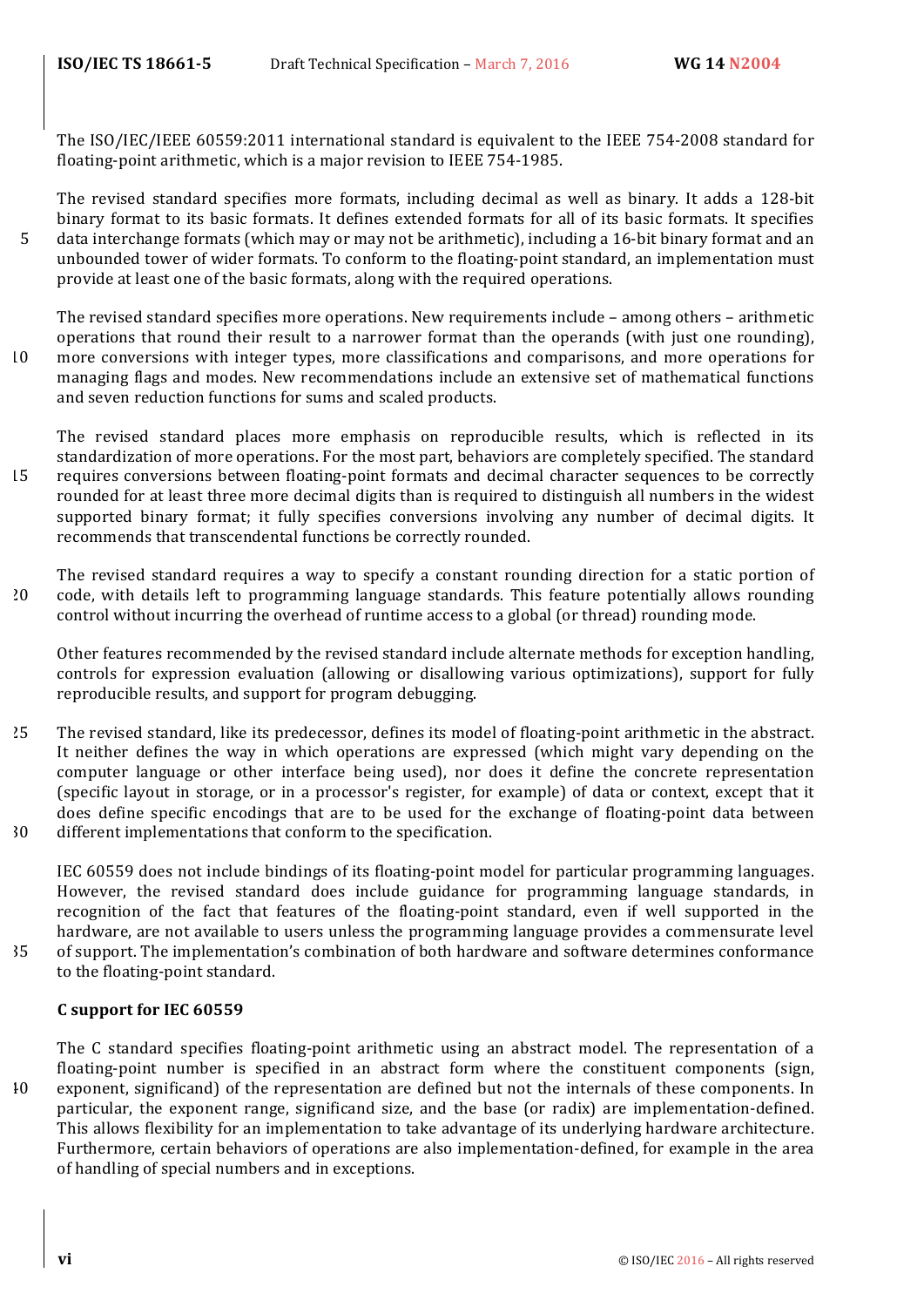The reason for this approach is historical. At the time when C was first standardized, before the floatingpoint standard was established, there were various hardware implementations of floating-point arithmetic in common use. Specifying the exact details of a representation would have made most of the existing implementations at the time not conforming.

- 5 Beginning with ISO/IEC 9899:1999 (C99), C has included an optional second level of specification for implementations supporting the floating-point standard. C99, in conditionally normative annex F, introduced nearly complete support for the IEC  $60559:1989$  standard for binary floating-point arithmetic. Also, C99's informative annex G offered a specification of complex arithmetic that is compatible with IEC 60559:1989.
- 10 ISO/IEC 9899:2011 (C11) includes refinements to the C99 floating-point specification, though it is still based on IEC 60559:1989. C11 upgraded annex G from "informative" to "conditionally normative".

ISO/IEC TR 24732:2009 introduced partial C support for the decimal floating-point arithmetic in ISO/IEC/IEEE 60559:2011. ISO/IEC TR 24732, for which technical content was completed while IEEE 754-2008 was still in the later stages of development, specifies decimal types based on ISO/IEC/IEEE 15 60559:2011 decimal formats, though it does not include all of the operations required by ISO/IEC/IEEE 60559:2011.

#### **Purpose**

The purpose of  $ISO/IEC$  TS 18661 is to provide a C language binding for  $ISO/IEC/IEEE$  60559:2011, based on the C11 standard, that delivers the goals of ISO/IEC/IEEE 60559 to users and is feasible to 20 implement. It is organized into five parts.

ISO/IEC TS 18661-1 provides changes to C11 that cover all the requirements, plus some basic recommendations, of ISO/IEC/IEEE 60559:2011 for binary floating-point arithmetic. C implementations intending to support ISO/IEC/IEEE 60559:2011 are expected to conform to conditionally normative annex  $F$  as enhanced by the changes in ISO/IEC TS 18661-1.

- 25 ISO/IEC TS 18661-2 enhances ISO/IEC TR 24732 to cover all the requirements, plus some basic recommendations, of ISO/IEC/IEEE 60559:2011 for decimal floating-point arithmetic. C implementations intending to provide an extension for decimal floating-point arithmetic supporting  $ISO/IECE 60559:2011$  are expected to conform to  $ISO/IEC$  TS 18661-2.
- ISO/IEC TS 18661-3 (Interchange and extended types), ISO/IEC TS 18661-4 (Supplementary functions), 30 and ISO/IEC TS 18661-5 (Supplementary attributes) cover recommended features of ISO/IEC/IEEE 60559:2011. C implementations intending to provide extensions for these features are expected to conform to the corresponding parts.

#### **Additional background on supplementary attributes**

ISO/IEC/IEEE 60559:2011 defines alternatives for certain attributes of floating-point semantics and 35 intends that programming languages provide means by which a program can specify which of the alternative semantics apply to a given block of code. The program specification of attributes is to be constant (fixed at translation time), not dynamic (changeable at execution time).

ISO/IEC TS 18661 provides these attributes by means of standard pragmas, where the pragma parameters represent the alternative semantics.

40 The **FENV** ROUND and **FENV** DEC ROUND pragmas, specified in ISO/IEC TS 18661-1 and ISO/IEC TS 18661-2, respectively, provide the rounding direction attributes required by ISO/IEC/IEEE 60559:2011.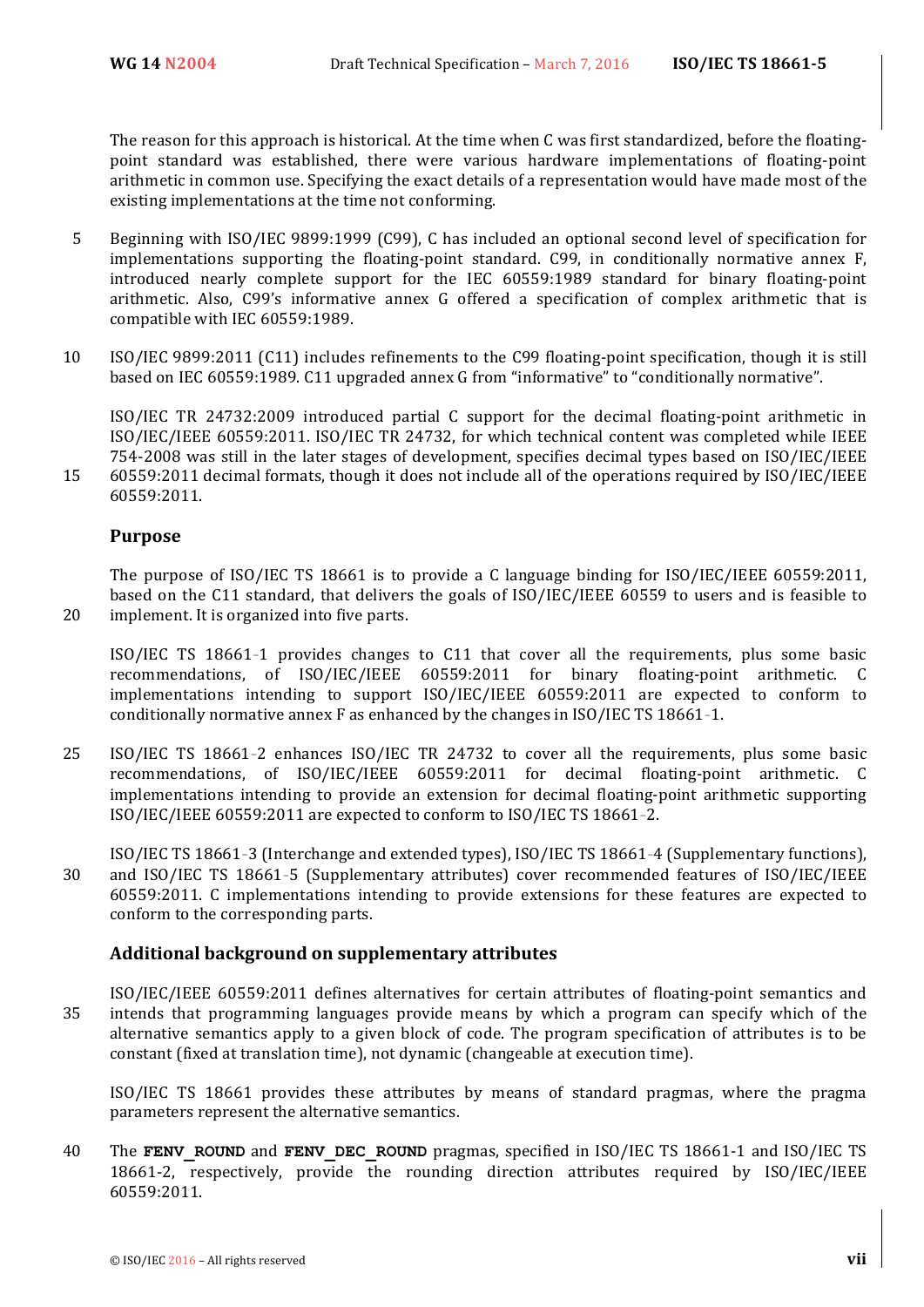5

ISO/IEC/IEEE 60559:2011 recommends attributes for

- alternate exception handling: methods of handling floating-point exceptions
- preferredWidth: evaluation formats for floating-point operations
- value-changing optimizations: allow/disallow program transformations that might affect floating-point result values
- reproducibility: support for getting floating-point result values and exceptions that are exactly reproducible 10 on other systems

This part of ISO/IEC TS 18661 specifies pragmas that provide these attributes.

Note that the pragmas introduced by ISO/IEC TS 18661 are similar in form to the floating-point pragmas (FENV\_ACCESS, FP\_CONTRACT, CX\_LIMITED\_RANGE) that are already in ISO/IEC 9899.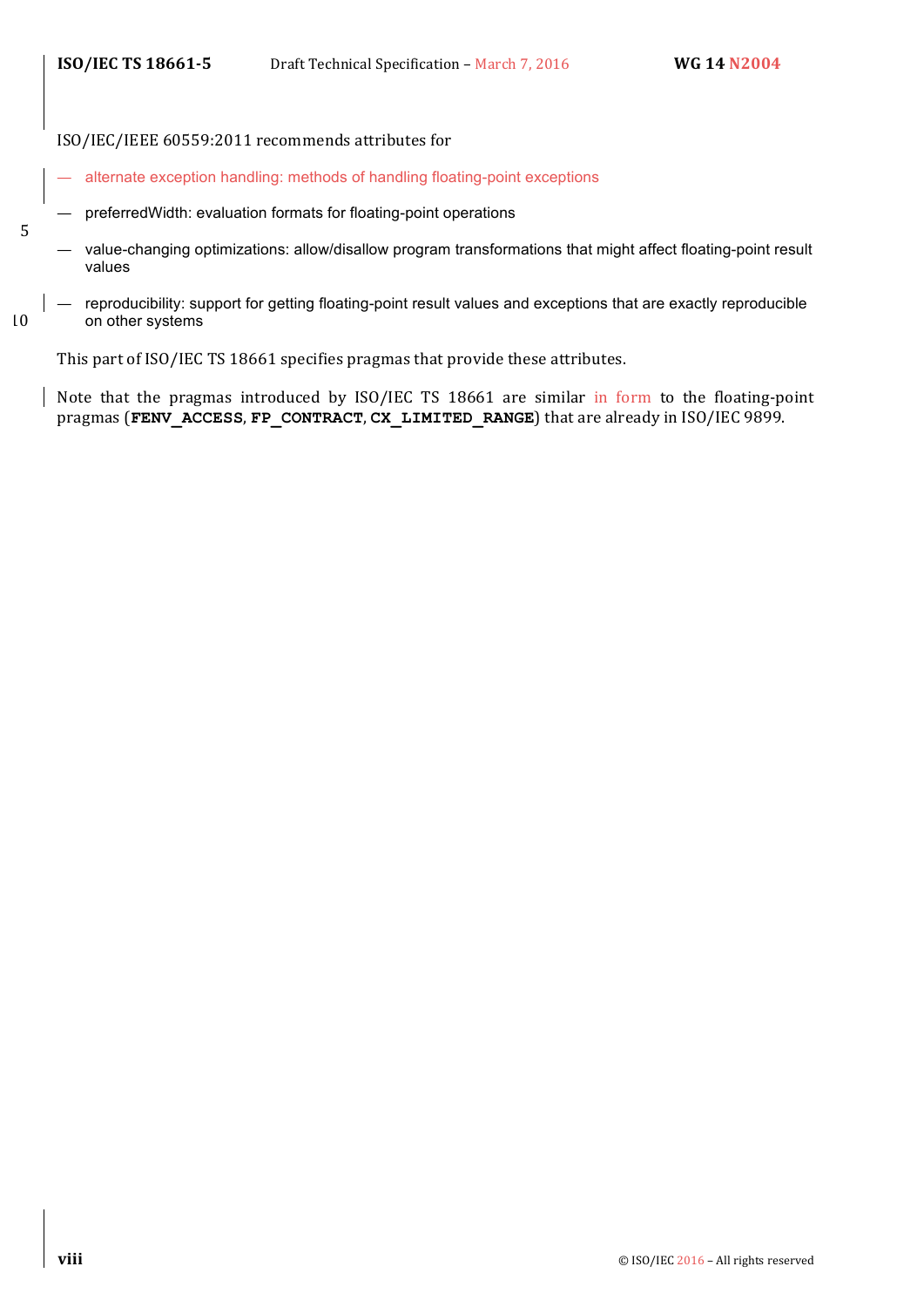## **Information technology — Programming languages, their environments, and system software interfaces — Floating-point extensions for C —**

5

### Part 5: **Supplementary attributes**

### **1 Scope**

This part of ISO/IEC TS 18661 extends programming language C to include support for attributes 10 specified and recommended in ISO/IEC/IEEE 60559:2011.

### **2 Conformance**

An implementation conforms to this part of ISO/IEC TS 18661 if

a) it meets the requirements for a conforming implementation of  $C11$  with all the changes to  $C11$  as specified in parts 1-5 of ISO/IEC TS 18661;

15

- b) it conforms to ISO/IEC TS 18661-1 or ISO/IEC TS 18661-2 (or both); and
- c) it defines **\_\_STDC\_IEC\_60559\_ATTRIBS\_\_** to **201**ymm**L.**
- 20 An implementation conforms to the optional specification for alternate exception handling in this part of ISO/IEC TS 18661 if, in addition to the above,
	- d) it defines **STDC IEC 60559 ATTRIB ALTERNATE EXCEPTION HANDLING** to 201ymmL.

#### **3** Normative references

The following documents, in whole or in part, are normatively referenced in this document and are 25 indispensable for its application. For dated references, only the edition cited applies. For undated references, the latest edition of the referenced document (including any amendments) applies.

ISO/IEC 9899:2011, *Information technology* — *Programming languages* — *C* 

ISO/IEC/IEEE 60559:2011, *Information technology — Microprocessor Systems — Floating-point arithmetic*

30 ISO/IEC TS 18661-1:2014, *Information technology* — *Programming languages, their environments and system software interfaces — Floating-point extensions for C — Part 1: Binary floating-point arithmetic*

ISO/IEC TS 18661-2:2015, *Information technology — Programming languages, their environments and system software interfaces — Floating-point extensions for C — Part 2: Decimal floating-point arithmetic*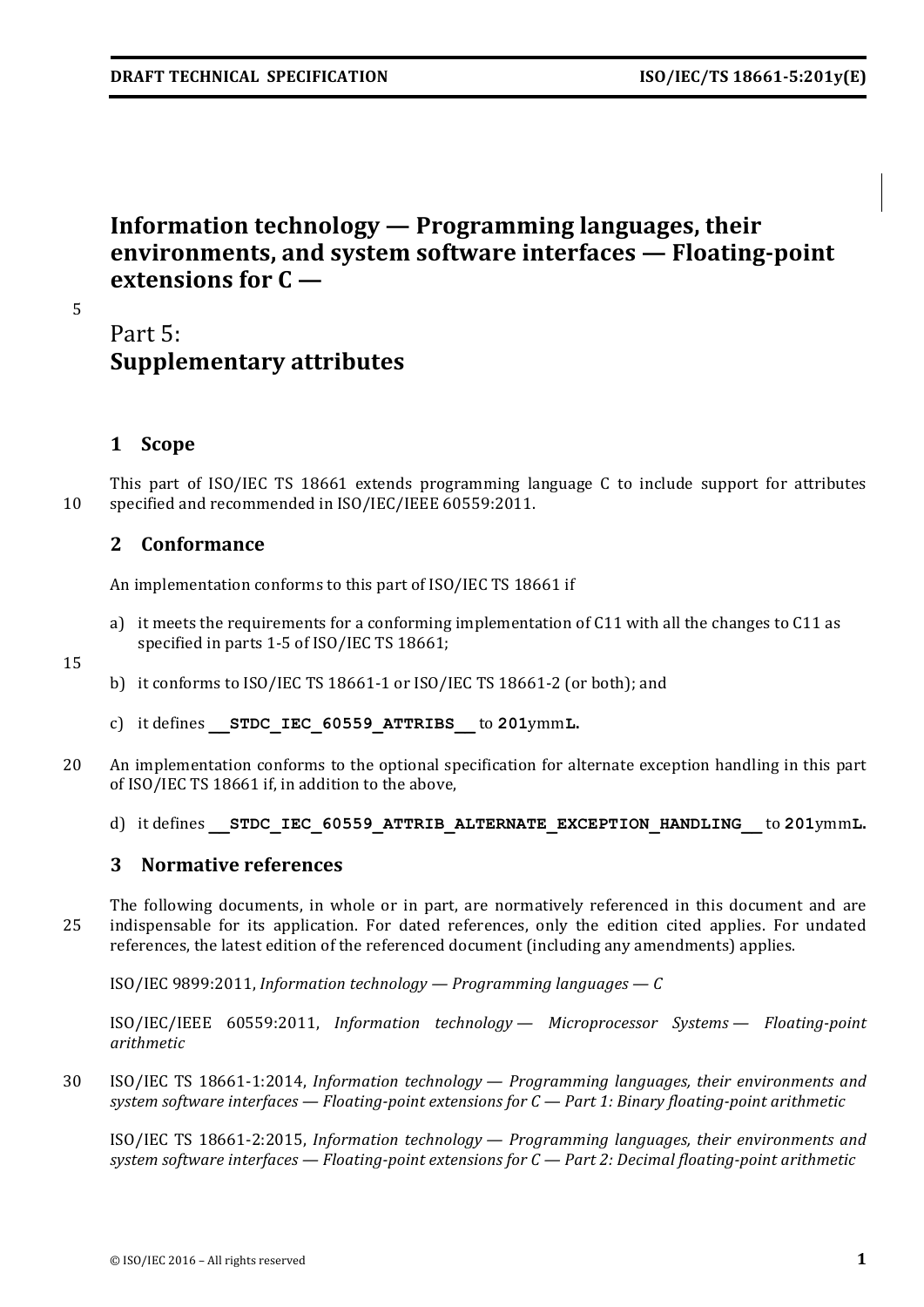ISO/IEC TS 18661-3:2015, *Information technology* — *Programming languages, their environments and system software interfaces* — *Floating-point extensions for C* — Part 3: Interchange and extended types

ISO/IEC TS 18661-4:2015, *Information Technology — Programming languages, their environments, and system software interfaces* — *Floating-point extensions for C* — *Part 4: Supplementary functions* 

#### 5 **4 Terms and definitions**

For the purposes of this document, the terms and definitions given in ISO/IEC 9899:2011, ISO/IEC/IEEE 60559:2011, ISO/IEC TS 18661-1:2014, ISO/IEC TS 18661-2:2015, ISO/IEC TS 18661-3:2015, ISO/IEC TS 18661-4:2015, and the following apply.

#### **4.1**

#### 10 **C11**

standard ISO/IEC 9899:2011, *Information technology — Programming languages C*, including *Technical Corrigendum 1* (ISO/IEC 9899:2011/Cor. 1:2012)

#### **5 C standard conformance**

#### **5.1 Freestanding implementations**

15 The specification in C11 + TS18661-1 + TS18661-2 allows freestanding implementations to conform to this part of ISO/IEC TS 18661.

#### **5.2 Predefined macros**

#### **Change to C11 + TS18661-1 + TS18661-2 + TS18661-3 + TS18661-4:**

In 6.10.8.3#1, add:

- 20 **STDC IEC 60559 ATTRIBS** The integer constant **201ymmL**, intended to indicate support of attributes specified and recommended in IEC 60559.
	- **STDC IEC 60559 ATTRIB ALTERNATE EXCEPTION HANDLING** The integer constant 201ymmL, intended to indicate support of the alternate exception handling attributes specified and recommended in IEC 60559.

#### 25 **6 Standard pragmas**

C11 provides standard pragmas  $(6.10.6)$  for specifying certain attributes pertaining to floating-point behavior within a compound statement or file. This part of ISO/IEC TS 16881 extends this practice by introducing additional standard pragmas to support the attributes recommended by IEC 60559.

#### Change to C11 + TS18661-1 + TS18661-2 + TS18661-3 + TS18661-4:

 $30$  In 5.1.2.3#5, append the sentence:

Behaviors affected by the standard pragmas  $(6.10.6)$  are unspecified in the handler and after the handler exits.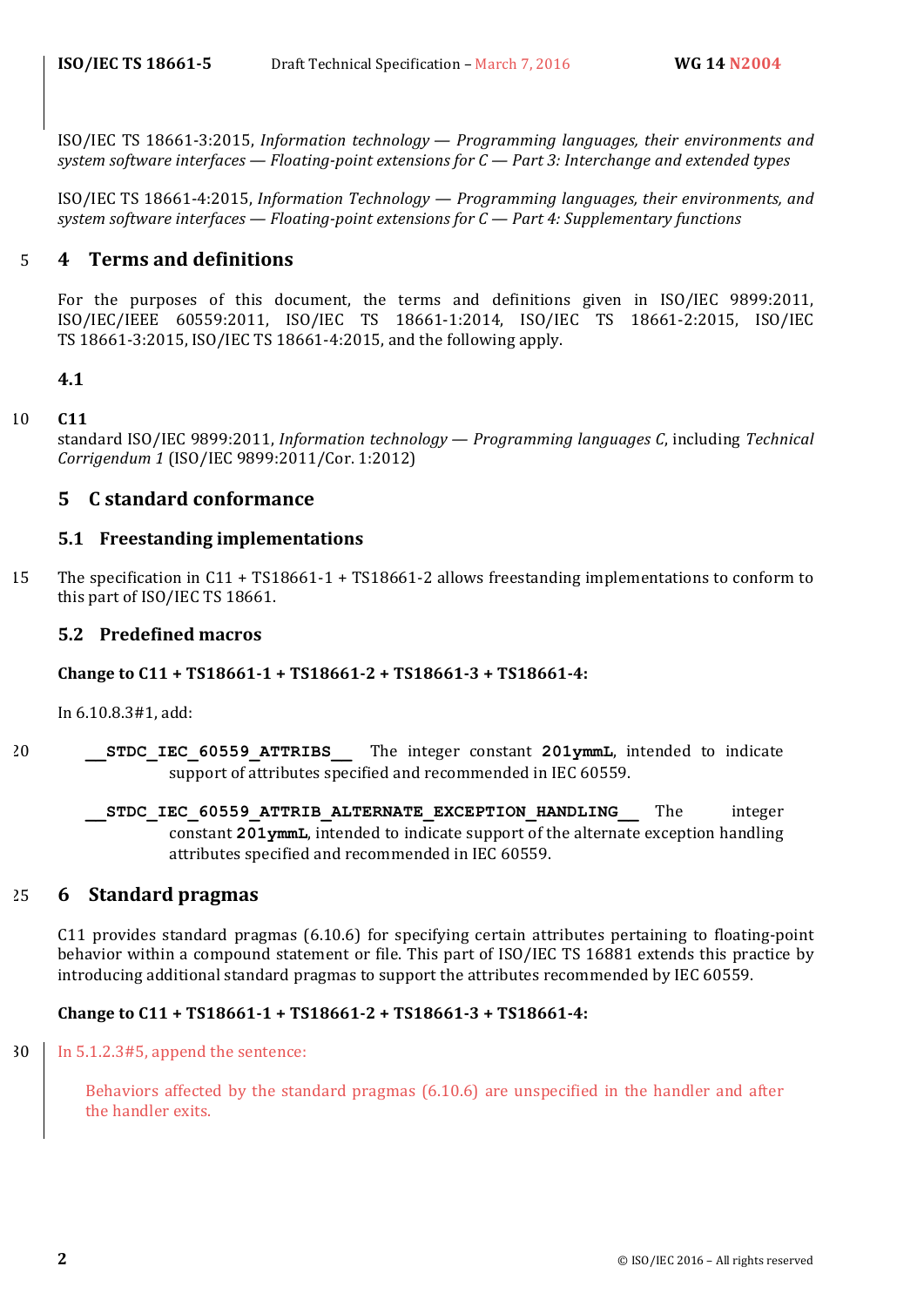In  $6.10.6\#2$ , append to the list of standard pragmas:

```
#pragma STDC FENV_FLT_EVAL_METHOD width
       #pragma STDC FENV_DEC_EVAL_METHOD width
       #pragma STDC FENV_ALLOW_VALUE_CHANGING_OPTIMIZATION on-off-switch
 5 #pragma STDC FENV_ALLOW_ASSOCIATIVE_LAW on-off-switch
       #pragma STDC FENV_ALLOW_DISTRIBUTIVE_LAW on-off-switch
       #pragma STDC FENV_ALLOW_MULTIPLY_BY_RECIPROCAL on-off-switch
       #pragma STDC FENV_ALLOW_ZERO_SUBNORMAL on-off-switch
       #pragma STDC FENV_ALLOW_CONTRACT_FMA on-off-switch
10 #pragma STDC FENV_ALLOW_CONTRACT_OPERATION_CONVERSION on-off-switch
       #pragma STDC FENV_ALLOW_CONTRACT on-off-switch
       #pragma STDC FENV_REPRODUCIBLE on-off-switch
       #pragma STDC FENV_EXCEPT action except-list
```
*width*: specified with the pragmas (7.6.1c, 7.6.1d)

15 *action, except-list:* specified with the pragma (7.6.1g.1)

#### **7 Evaluation formats**

IEC 60559 recommends attributes for specifying a preferred width for operation results. These preferred widths correspond to the evaluation formats defined in C11, though C11 does not provide means for the user to control the evaluation format. This part of ISO/IEC TS 16881 provides pragmas in 20 <fenv.h> to control the evaluation format, using constants with the values of the FLT\_EVAL\_METHOD and **DEC\_EVAL\_METHOD** macros (5.2.4.2.2a) to represent the evaluation formats.

The evaluation methods in C11 apply to floating-point operators, but not to math functions. Hence, they  $\parallel$ do not apply to the IEC 60559 operations that are provided as library functions. This clause specifies a macro the user can define to cause the generic macros in **<tgmath.h>** to be evaluated like floating-25 point operators.

#### **Changes to C11 + TS18661-1 + TS18661-2 + TS18661-3 + TS18661-4:**

After 5.2.4.2.2a#3, insert:

[3a] The FLT EVAL METHOD and DEC EVAL METHOD macros characterize the use of evaluation formats at the point in the program where the macro is used. Thus, the values of 30 these macros reflect the state of any evaluation method pragmas (7.6.1c, 7.6.1d) that are in effect. These macros shall not be used in a #if or #elif expression within the scope of a corresponding evaluation method pragma.

After 7.6.1b, insert:

#### **7.6.1c Evaluation method pragma**

#### 35 **Synopsis**

[1] **#define \_\_STDC\_WANT\_IEC\_60559\_ATTRIBS\_EXT\_\_ #include <fenv.h> #pragma STDC FENV\_FLT\_EVAL\_METHOD** *width*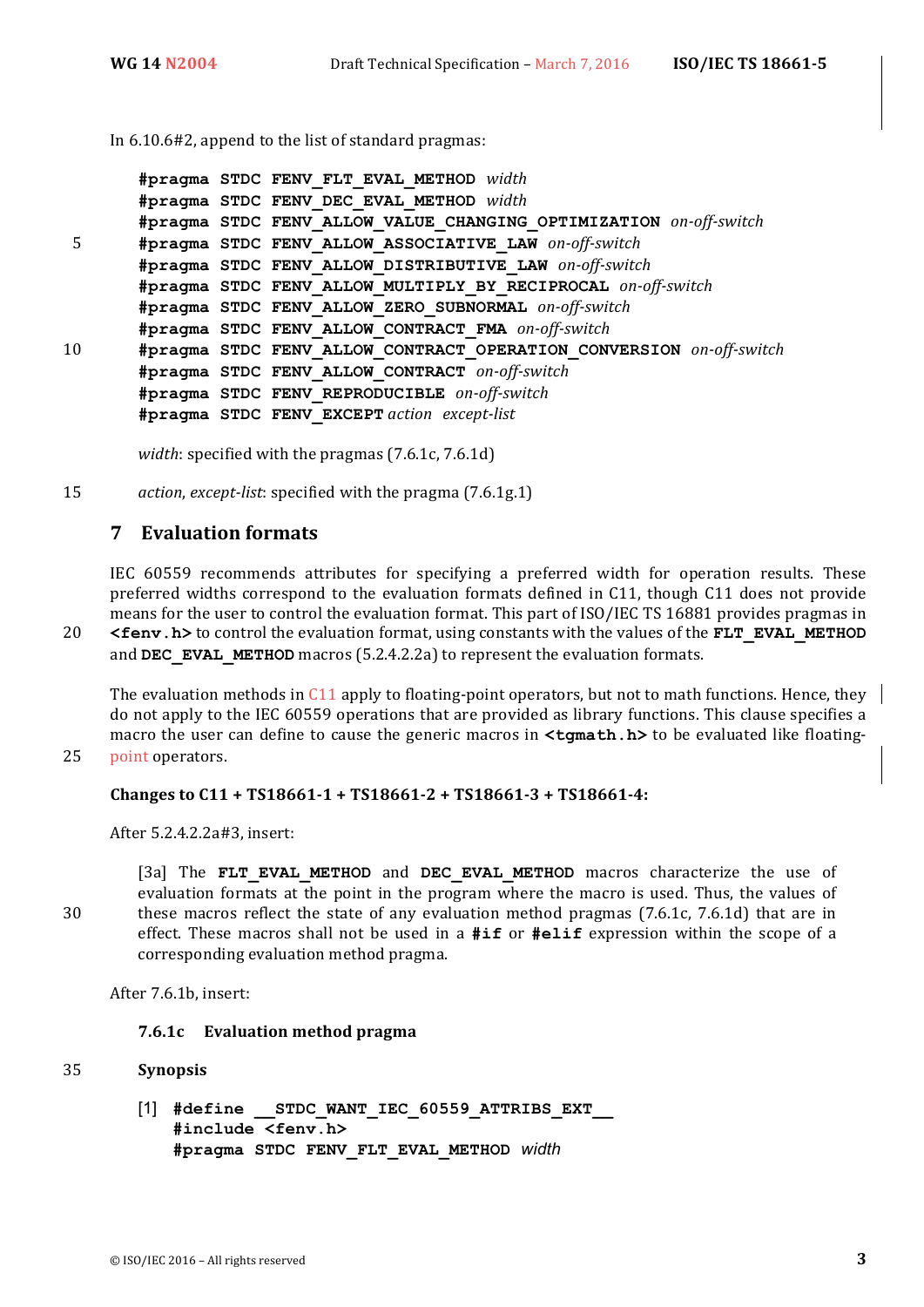#### **Description**

[2] The **FENV FLT EVAL METHOD** pragma sets the evaluation method for standard floating types and for binary interchange and extended floating types to the evaluation method represented by *width*. The parameter *width* is an expression in one of the forms

5 **0**

*decimal-constant* **−** *decimal-constant*

or

#### **DEFAULT**

10 where the value of an expression is a possible value of the **FLT EVAL METHOD** macro, as specified in  $5.2.4.2.2a$ . An expression represents the evaluation method corresponding to its value (5.2.4.2.2a) and **DEFAULT** designates the implementation's default evaluation method (characterized by the FLT EVAL METHOD macro where no FENV FLT EVAL METHOD pragma is in effect). *width* may be -1, 0, or DEFAULT. Which, if any, other values of *width* are 15 supported is implementation-defined. Use of unsupported values of *width* results in undefined behavior. The pragma shall occur either outside external declarations or preceding all explicit declarations and statements inside a compound statement. When outside external declarations, the pragma takes effect from its occurrence until another **FENV FLT EVAL METHOD** pragma is encountered, or until the end of the translation unit. When inside a compound statement, the 20 **pragma** takes effect from its occurrence until another **FENV FLT EVAL METHOD** pragma is encountered (including within a nested compound statement), or until the end of the compound statement; at the end of a compound statement the state for the pragma is restored to its condition just before the compound statement.

#### **7.6.1d Evaluation method pragma for decimal floating types**

#### 25 **Synopsis**

[1] **#define \_\_STDC\_WANT\_IEC\_60559\_DFP\_EXT\_\_ #define \_\_STDC\_WANT\_IEC\_60559\_ATTRIBS\_EXT\_\_ #include <fenv.h> #pragma STDC FENV\_DEC\_EVAL\_METHOD** *width*

#### 30 **Description**

[2] The **FENV** DEC EVAL METHOD pragma sets the evaluation method for decimal interchange and extended floating types to the evaluation method represented by *width*. The parameter *width* is an expression in one of the forms

#### **0**

35 *decimal-constant* **−** *decimal-constant*

or

#### **DEFAULT**

where the value of an expression is a possible value of the **DEC\_EVAL\_METHOD** macro, as 40 specified in 5.2.4.2.2a. An expression represents the evaluation method corresponding to its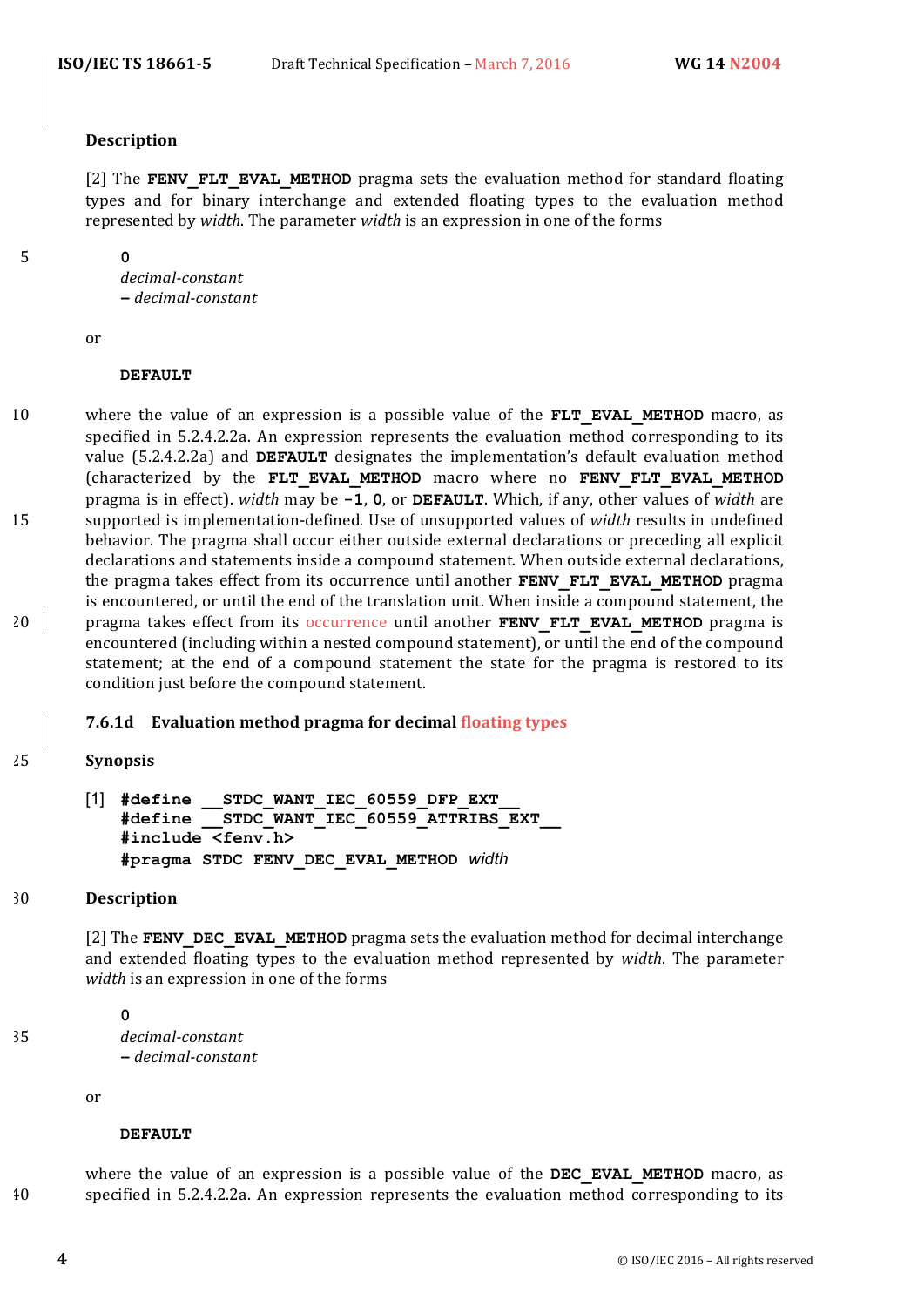value (5.2.4.2.2a) and **DEFAULT** designates the implementation's default evaluation method (characterized by the **DEC\_EVAL\_METHOD** macro where no **FENV\_DEC\_EVAL\_METHOD** pragma is in effect). *width* may be **-1**, **1**, or **DEFAULT**. Which, if any, other values of *width* are supported is implementation-defined. Use of unsupported values of *width* results in undefined 5 behavior. The pragma shall occur either outside external declarations or preceding all explicit declarations and statements inside a compound statement. When outside external declarations, the pragma takes effect from its occurrence until another **FENV DEC EVAL METHOD** pragma is encountered, or until the end of the translation unit. When inside a compound statement, the pragma takes effect from its occurrence until another **FENV DEC EVAL METHOD** pragma is 10 encountered (including within a nested compound statement), or until the end of the compound statement; at the end of a compound statement the state for the pragma is restored to its condition just before the compound statement.

At the end of 7.12#2, append:

[2] .... These types reflect the evaluation method where no evaluation method pragma 15 (7.6.1c, 7.6.1d) is in effect.

[2a] For each of the types above, a type-like macro with the same name expands to a designation for the type whose range and precision  $(5.2.4.2.2a)$  are used for evaluating operations and constants of the corresponding standard, binary, or decimal floating type. The macro reflects the actual evaluation method, which might be determined by an evaluation 20 method pragma (7.6.1c, 7.6.1d). Use of **#undef** to remove the macro definition will ensure that the actual type will be referred to.

After 7.25#2, insert:

[2a] Except for functions that round result to a narrower type, if the macro

**\_\_STDC\_TGMATH\_OPERATOR\_EVALUATION\_\_**

25 is defined at the point in the program where  $\texttt{cymath.h>}$  is first included, the format of the generic parameters of the function invoked by a type-generic macro is determined by the effective evaluation method (see  $5.2.4.2.2$  and  $5.2.4.2.2a$ ), based on the types of the arguments for generic parameters. The semantic type of the expanded type-generic macro is unchanged by the evaluation method. Neither the arguments for generic parameters nor the result are narrowed to their 30 semantic types. Thus, (if the macro **STDC TGMATH OPERATOR EVALUATION** is appropriately defined) the evaluation method affects the operations provided by type-generic macros and floating-point operators in the same way. See EXAMPLE 2 below.

After the first bullet in 7.25#3c, insert:

If the macro

#### 35 **\_\_STDC\_TGMATH\_OPERATOR\_EVALUATION\_\_**

is defined at the point in the program where **<tqmath.h>** is first included, the format of the generic parameters of the function invoked is given by the effective evaluation method based on the type determined below. The semantic type of the expanded type-generic macro is unchanged by the evaluation method. The macro **STDC TGMATH OPERATOR EVALUATION** does not

40 alter the conversion of classification macro arguments to their semantic types (as specified in 7.12.3).

In 7.25#7, change "EXAMPLE" to "EXAMPLE 1".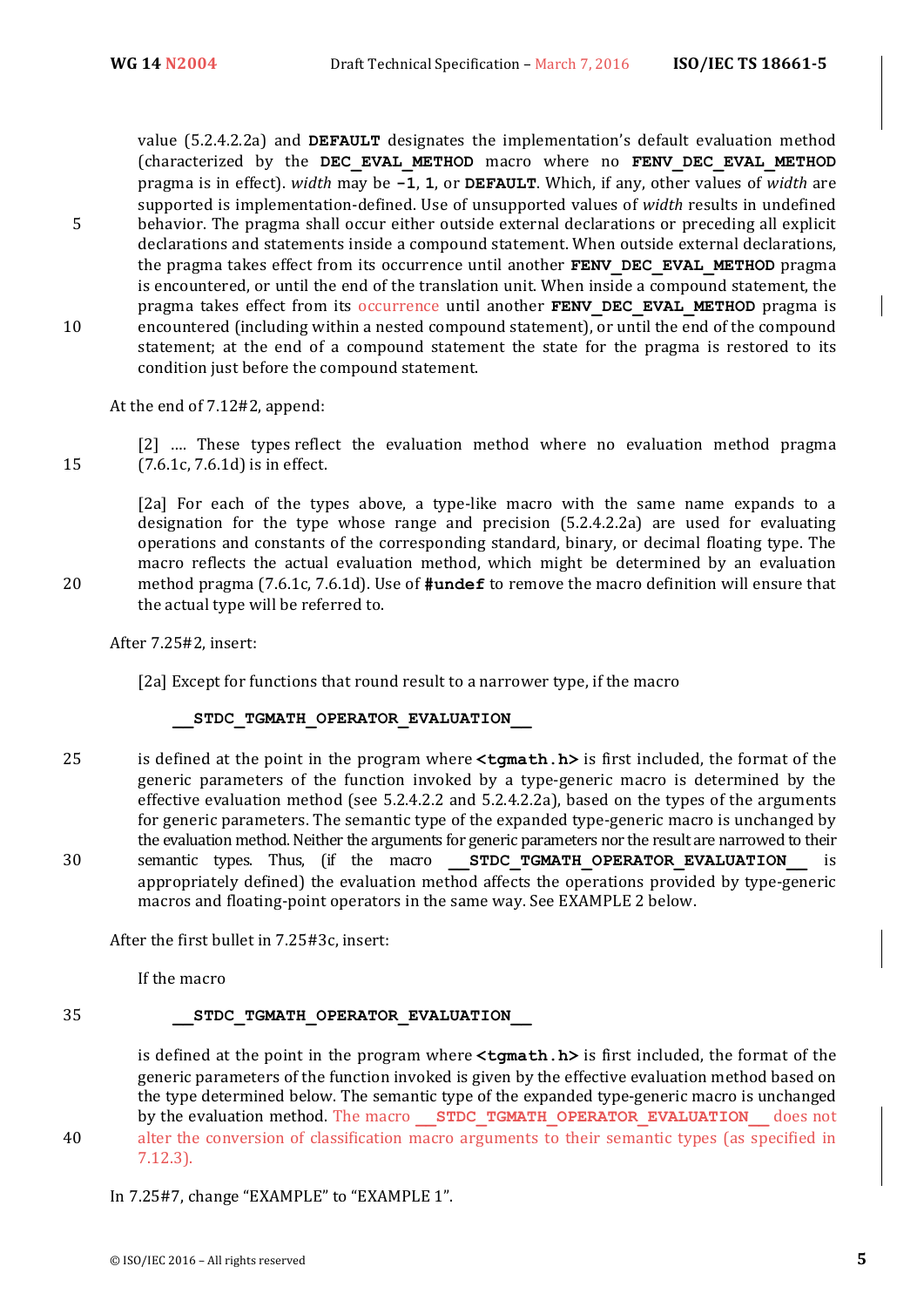After 7.25#7, append:

[7a] EXAMPLE 2 The following code uses wide evaluation to avoid overflow and underflow.

```
#define __STDC_WANT_IEC_60559_ATTRIBS_EXT__
          #define __STDC_TGMATH_OPERATOR_EVALUATION__
5 #include <fenv.h>
          #include <tgmath.h>
          {
             #pragma STDC FLT_EVAL_METHOD 1 /* to double */
            float x, y, z;
10 ….
             z = sqrt(x * x + y * y);}
```
Because of the use of the evaluation method pragma, the sum of squares, whose semantic type is **float**, is evaluated with the range and precision of **double**, hence does not overflow or 15 underflow. The expanded  $\text{tymath.h}$  macro **sqrt** acquires the semantic type of its argument: **float.** However, because the macro **STDC TGMATH OPERATOR EVALUATION** is defined **before the inclusion of**  $\text{<}$ **tgmath.h>**, the sqrt macro behaves like an operator with respect to the evaluation method and does not narrow its argument to its semantic type. Without the definition of the macro **STDC TGMATH OPERATOR EVALUATION**, the **sqrt** macro 20 would expand to sqrtf and its evaluated argument would be converted to float, which might overflow or underflow.

#### **8 Optimization controls**

IEC 60559 recommends attributes to allow and disallow value-changing optimizations, individually and collectively. C11 Annex F disallows value-changing optimizations, except for contractions (which can be 25 controlled as a group with the FP\_CONTRACT pragma). This part of ISO/IEC TS 18661 provides pragmas to allow or disallow certain value-changing optimizations, including those mentioned in IEC 60559. These pragmas apply to all floating types, not just the real floating types (which provide the IEC 60559 formats).

#### **Change to C11 + TS18661-1 + TS18661-2 + TS18661-3 + TS18661-4:**

30 After 7.6.1d, insert:

#### **7.6.1e Optimization control pragmas**

[1] The pragmas in this subclause can be used to allow the implementation to do certain floating-point optimizations that are generally disallowed because the optimization might change values of floating-point expressions. These pragmas apply to all floating types. It is 35 unspecified whether optimizations allowed by these pragmas occur consistently, or at all. These pragmas (among other standard pragmas) apply to user code. They do not apply to code for operators or library functions that might be placed inline by the implementation.

[2] Some of the pragmas allow optimizations based on identities of real number arithmetic that are not valid for floating-point arithmetic (5.1.2.3, F.9.2). Optimizations based on identities that  $\frac{40}{10}$  are valid for the implementation's floating-point arithmetic are always allowed. Optimizations based on identities derived from identities whose use is allowed (either by a standard pragma or by virtue of being valid for the implementation's floating-point arithmetic) may also be done.

[3] These pragmas do not affect the requirements on volatile or atomic variables.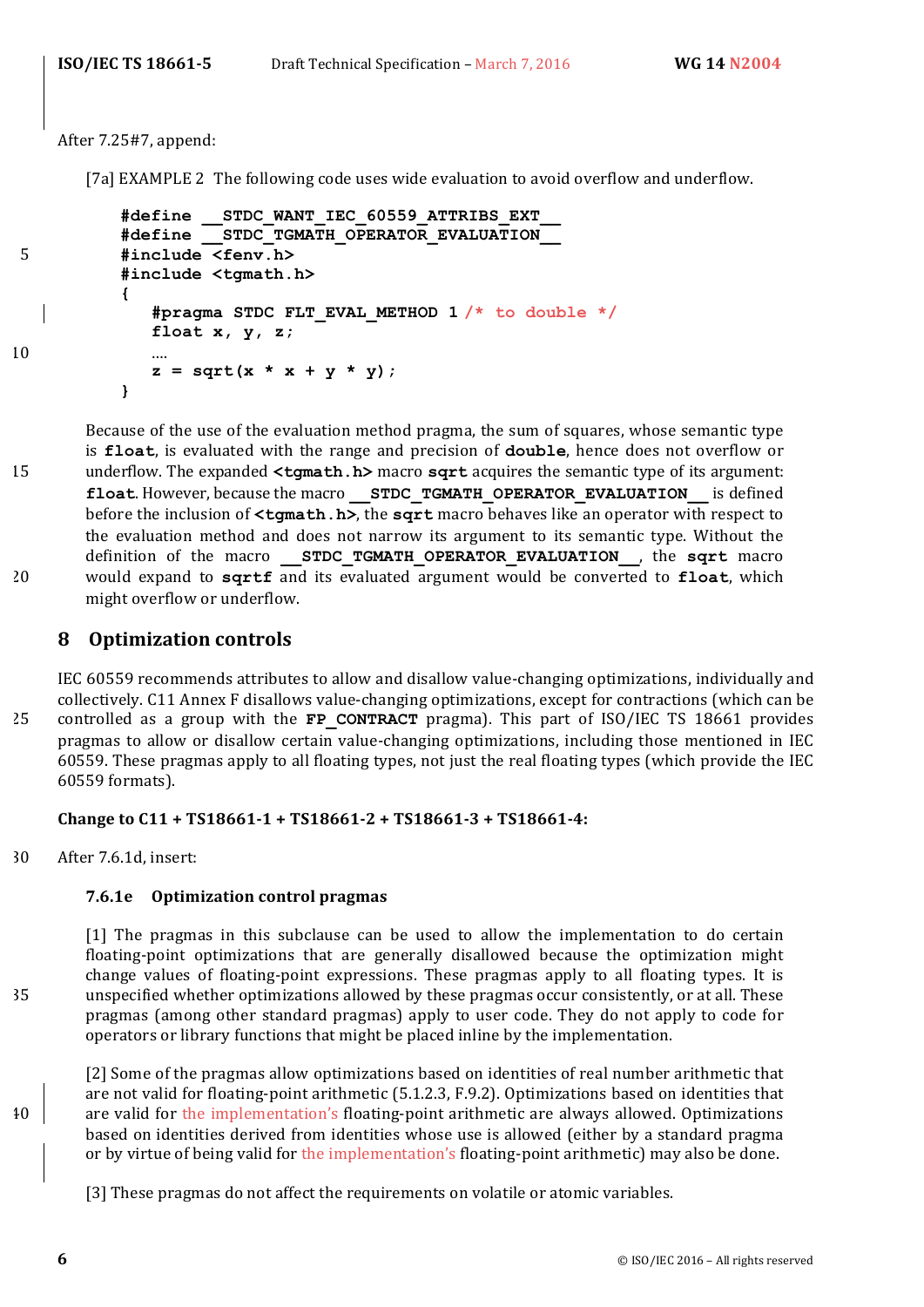[4] Each pragma shall occur either outside external declarations or preceding all explicit declarations and statements inside a compound statement. When outside external declarations, the pragma takes effect, on each optimization it controls, from its occurrence until another pragma that affects the same optimization is encountered, or until the end of the translation 5 unit. When inside a compound statement, the pragma takes effect, on each optimization it controls, from its occurrence until another pragma that affects the same optimization is encountered (including within a nested compound statement), or until the end of the compound statement; at the end of a compound statement the state for allowing each optimization controlled by the pragma is restored to its condition just before the compound statement.

#### 10 7.6.1e.1 The FENV ALLOW VALUE CHANGING OPTIMIZATION pragma

#### **Synopsis**

[1] **#define \_\_STDC\_WANT\_IEC\_60559\_ATTRIBS\_EXT\_\_ #include <fenv.h> #pragma STDC FENV\_ALLOW\_VALUE\_CHANGING\_OPTIMIZATION** *on-off-switch*

#### 15 **Description**

[1] This pragma is equivalent to all the optimization pragmas specified below, with the same value of *on-off-switch* (ON, OFF, or DEFAULT).

[2] NOTE The **FENV ALLOW VALUE CHANGING OPTIMIZATION** pragma does not affect the evaluation methods. Nevertheless, an evaluation method characterized by a negative value 20 of *width* (5.2.4.2.2a) might allow for indeterminable evaluation formats, hence unspecified result values.

#### **7.6.1e.2 The FENV\_ALLOW\_ASSOCIATIVE\_LAW pragma**

#### **Synopsis**

[1] **#define \_\_STDC\_WANT\_IEC\_60559\_ATTRIBS\_EXT\_\_** 25 **#include <fenv.h> #pragma STDC FENV\_ALLOW\_ASSOCIATIVE\_LAW** *on-off-switch*

#### **Description**

[2] This pragma allows or disallows optimizations based on the associative laws for addition and multiplication

30  $x + (y + z) = (x + y) + z$  $x \times (y \times z) = (x \times y) \times z$ 

where *on-off-switch* is one of

**ON** – allow application of the associative laws

**OFF** – do not allow application of the associative laws

35 **DEFAULT** – "off"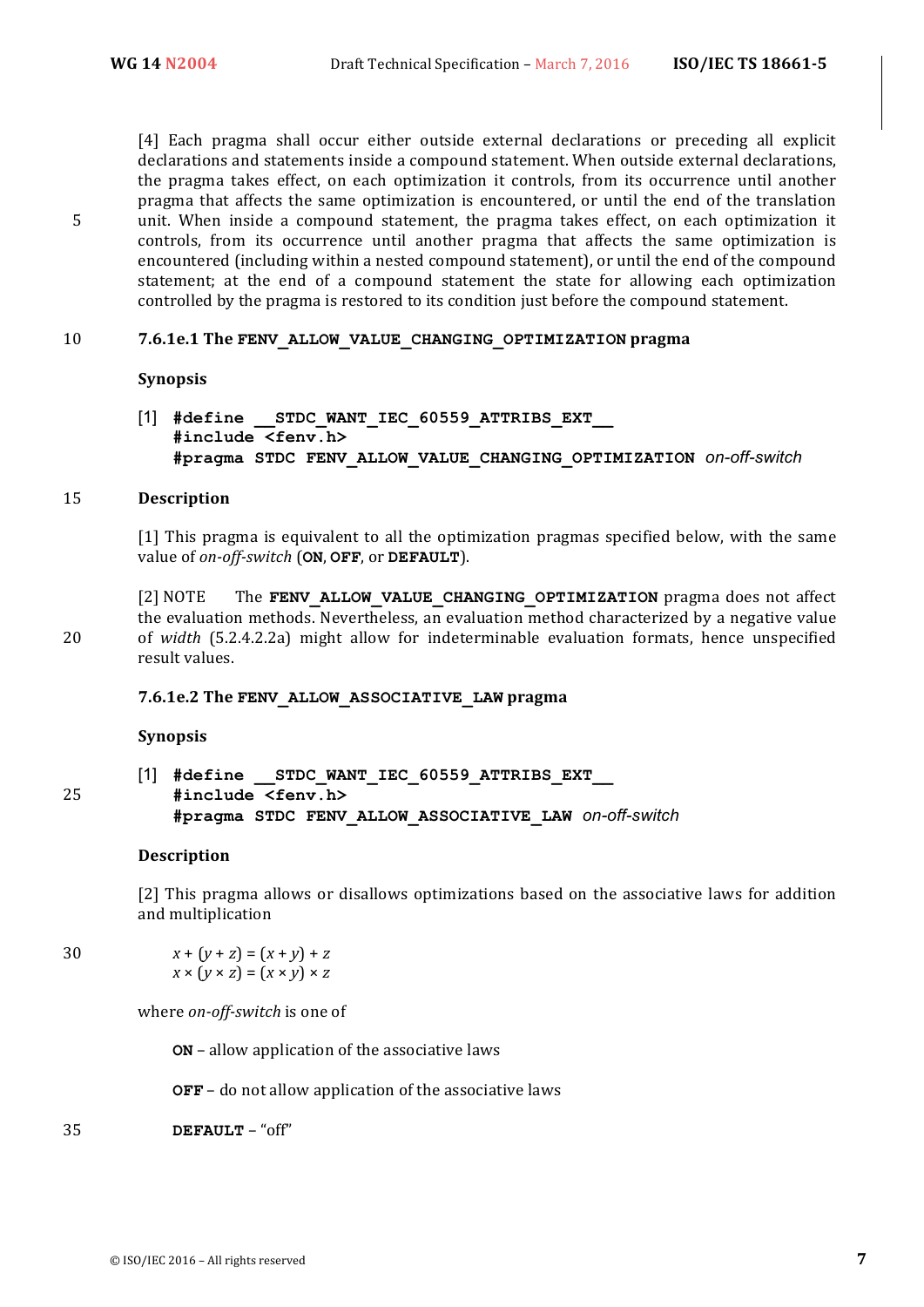[3] Note that this pragma allows optimizations based on similar mathematical identities involving subtraction and division. For example, for IEC 60559 floating-point arithmetic, since the identity  $x - y = x + (-y)$  is valid (F.9.2), this pragma also allows optimizations based on

 $x + (y - z) = (x + y) - z$ 

5 Similarly, if the states for this pragma and the **FENV ALLOW MULTIPLY BY RECIPROCAL** pragma (7.6.1e.4) are both "on", then optimizations based on the following are allowed:

 $x \times (y / z) = (x \times y) / z$ 

Note also that for IEC 60559 floating-point arithmetic, since the commutative laws

$$
x + y = y + x
$$
  
10 
$$
x \times y = y \times x
$$

are valid, the pragma allows optimizations based on identities derived from the associative and commutative laws, such as

 $x + (z + y) = (x + y) + z$ 

#### **7.6.1e.3 The FENV\_ALLOW\_DISTRIBUTIVE\_LAW pragma**

#### 15 **Synopsis**

[1] **#define \_\_STDC\_WANT\_IEC\_60559\_ATTRIBS\_EXT\_\_ #include <fenv.h> #pragma STDC FENV\_ALLOW\_DISTRIBUTIVE\_LAW** *on-off-switch*

#### **Description**

20 [2] This pragma allows or disallows optimizations based on the distributive laws for multiplication and division

 $x \times (y + z) = (x \times y) + (x \times z)$  $x \times (y - z) = (x \times y) - (x \times z)$  $(x + y) / z = (x / z) + (y / z)$ 25  $(x - y) / z = (x / z) - (y / z)$ 

where on-off-switch is one of

**ON** – allow application of the distributive laws

**OFF** – do not allow application of the distributive laws

**DEFAULT** – "off"

#### 30 7.6.1e.4 The FENV ALLOW MULTIPLY BY RECIPROCAL pragma

**Synopsis**

[1] **#define \_\_STDC\_WANT\_IEC\_60559\_ATTRIBS\_EXT\_\_ #include <fenv.h> #pragma STDC FENV\_ALLOW\_MULTIPLY\_BY\_RECIPROCAL** *on-off-switch*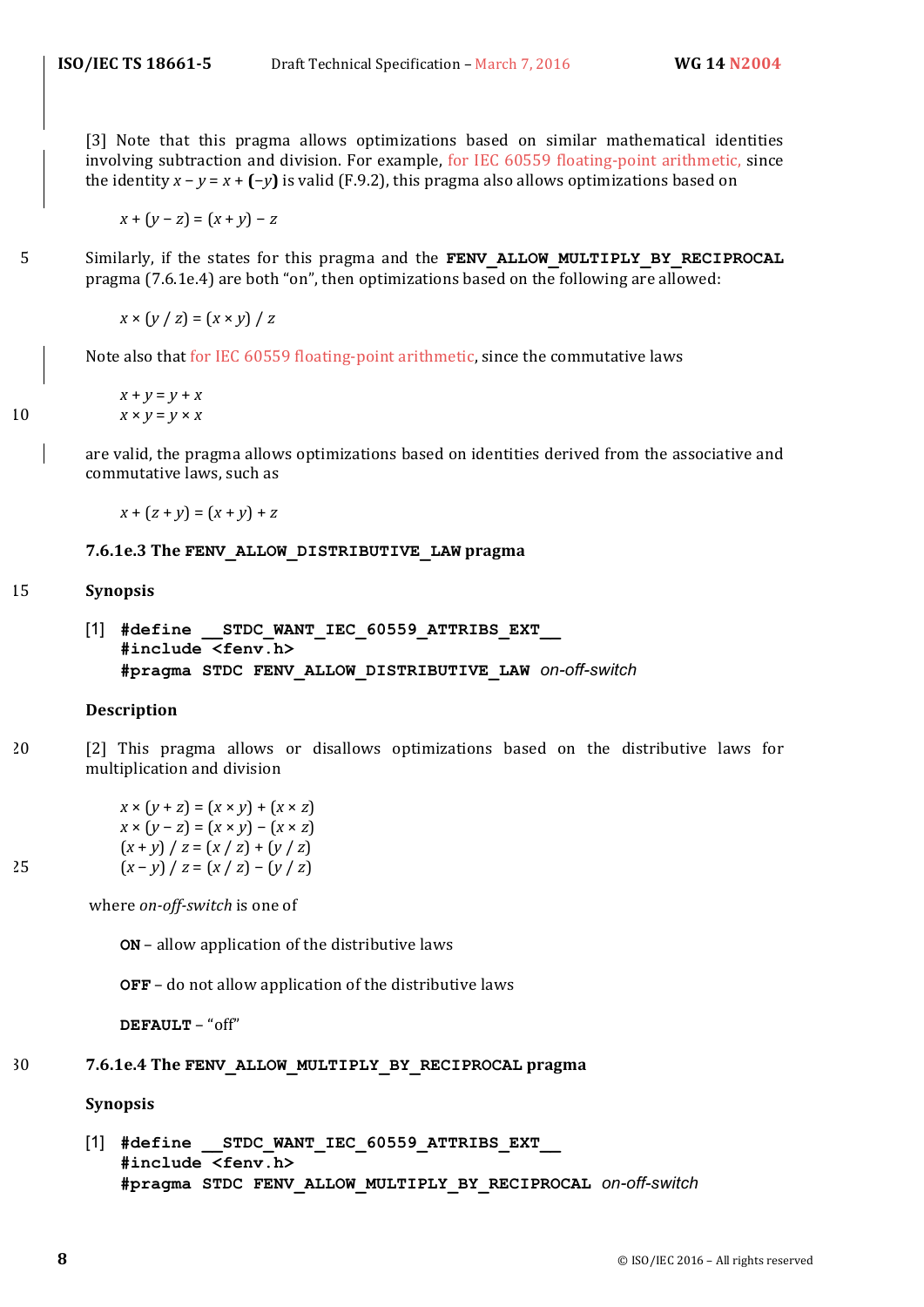#### **Description**

[2] This pragma allows or disallows optimizations based on the mathematical equivalence of division and multiplication by the reciprocal of the denominator

 $x / y = x \times (1 / y)$ 

5 where *on-off-switch* is one of

**ON** – allow multiply by reciprocal

**OFF** – do not allow multiply by reciprocal

**DEFAULT** – "off"

#### **7.6.1e.5 The FENV\_ALLOW\_ZERO\_SUBNORMAL pragma**

#### 10 **Synopsis**

[1] **#define \_\_STDC\_WANT\_IEC\_60559\_ATTRIBS\_EXT\_\_ #include <fenv.h> #pragma STDC FENV\_ALLOW\_ZERO\_SUBNORMAL** *on-off-switch*

#### **Description**

15 [2] This pragma allows or disallows replacement of subnormal operands and results by zero, where *on-off-switch* is one of

**ON** – allow replacement of subnormals with zero

**OFF** – do not allow replacement of subnormals with zero

**DEFAULT** – "off"

20 [3] Within the scope of this pragma, the floating-point operations affected by the pragma are all floating-point operators, implicit conversions (including the conversion of a value represented in a format wider than its semantic type to its semantic type, as done by classification macros), and invocations of applicable functions in  $\text{ $math.h}$ , \text{ $stdio.h}$ , \text{ $stdlib.h$ }, and$  $\leq$ wchar.h> for which macro replacement has not been suppressed (7.1.4). Thus, subnormal 25 operands and results of affected operations may be replaced by zero. Whether the replacement raises the "inexact" and "underflow" floating-point exceptions is unspecified. Functions not affected by the pragma behave as though no FENV ALLOW ZERO SUBNORMAL pragma were in effect at the site of the call.

#### **7.6.1e.6 The FENV\_ALLOW\_CONTRACT\_FMA pragma**

#### 30 **Synopsis**

[1] #define STDC WANT IEC 60559 ATTRIBS EXT **#include <fenv.h> #pragma STDC FENV\_ALLOW\_CONTRACT\_FMA** *on-off-switch*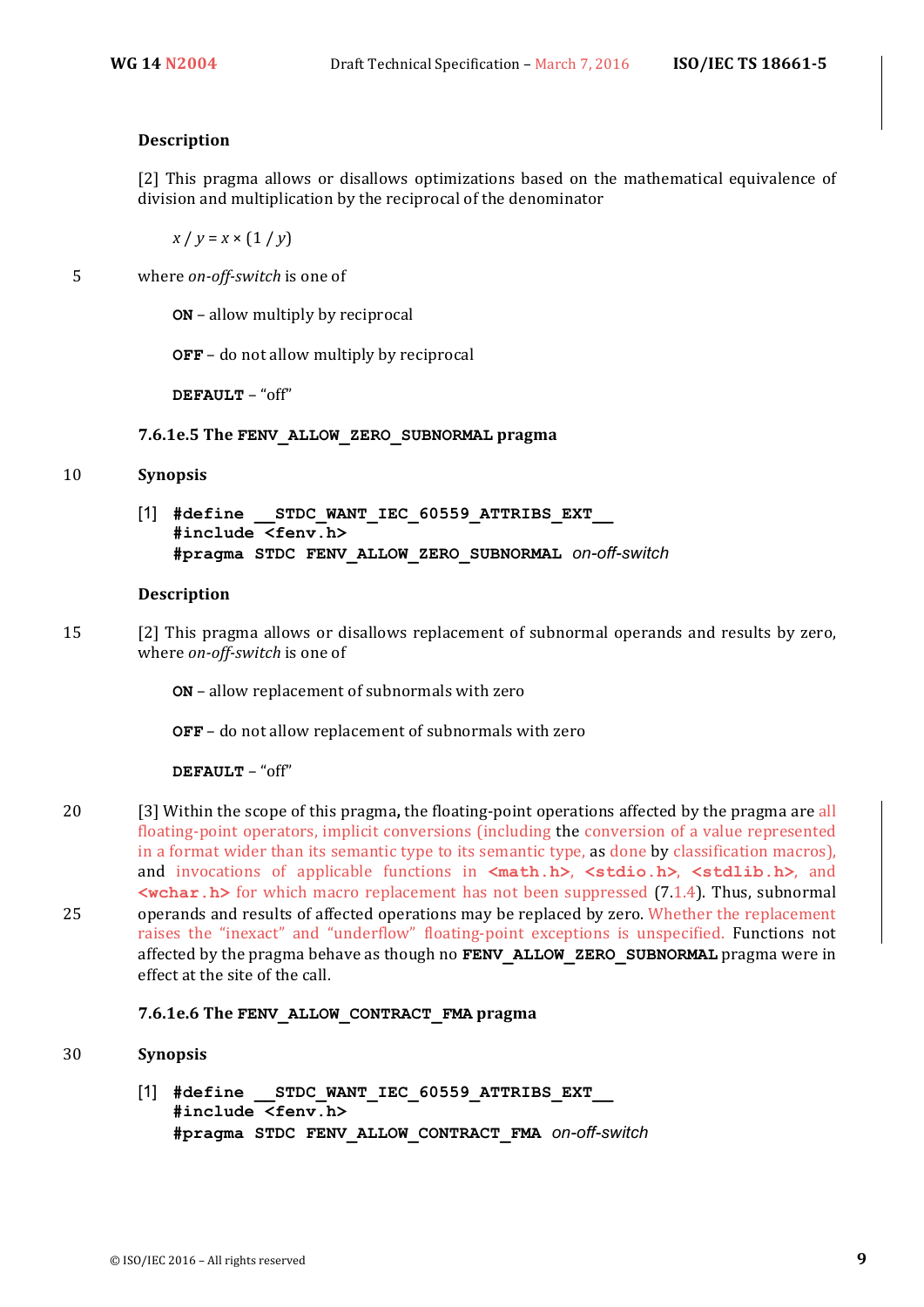#### **Description**

[2] This pragma allows or disallows contraction (6.5) of floating-point multiply and add or subtract (with the result of the multiply)

$$
x * y + z
$$
\n
$$
x * y - z
$$
\n
$$
x + y * z
$$
\n
$$
x - y * z
$$

where *on-off-switch* is one of

**ON** - allow contraction for floating-point multiply-add

10 **OFF** – do not allow contraction for floating-point multiply-add

**DEFAULT** – implementation defined whether "on" or "off"

[3] NOTE IEC 60559 uses the term *synthesize* instead of *contract*.

#### **7.6.1e.7 The FENV\_ALLOW\_CONTRACT\_OPERATION\_CONVERSION pragma**

#### **Synopsis**

15 [1] **#define \_\_STDC\_WANT\_IEC\_60559\_ATTRIBS\_EXT\_\_ #include <fenv.h> #pragma STDC FENV\_ALLOW\_CONTRACT\_OPERATION\_CONVERSION** *on-off-switch*

#### **Description**

[2] This pragma allows or disallows contraction (6.5) of a floating-point operation and a 20 conversion (of the result of the operation), where *on-off-switch* is one of

**ON** – allow contraction for floating-point operation-conversion

**OFF** – do not allow contraction for floating-point operation-conversion

**DEFAULT** – implementation defined whether "on" or "off"

[3] Within the scope of this pragma, the floating-point operations affected by the pragma are all 25 **floating-point operators, implicit conversions (including the conversion of a value represented** in a format wider than its semantic type to its semantic type, as done by classification macros), and invocations of applicable functions in  $\text{ $math.h}$ , \n $\text{<} statio.h$ , \n $\text{<} statlib.h$ , and$  $\leq$ **wchar.h>** for which macro replacement has not been suppressed (7.1.4). Thus, an affected operation may be contracted with a conversion of its result. Functions not affected by the 30 pragma behave as though no FENV ALLOW CONTRACT OPERATION CONVERSION pragma were in effect at the site of the call.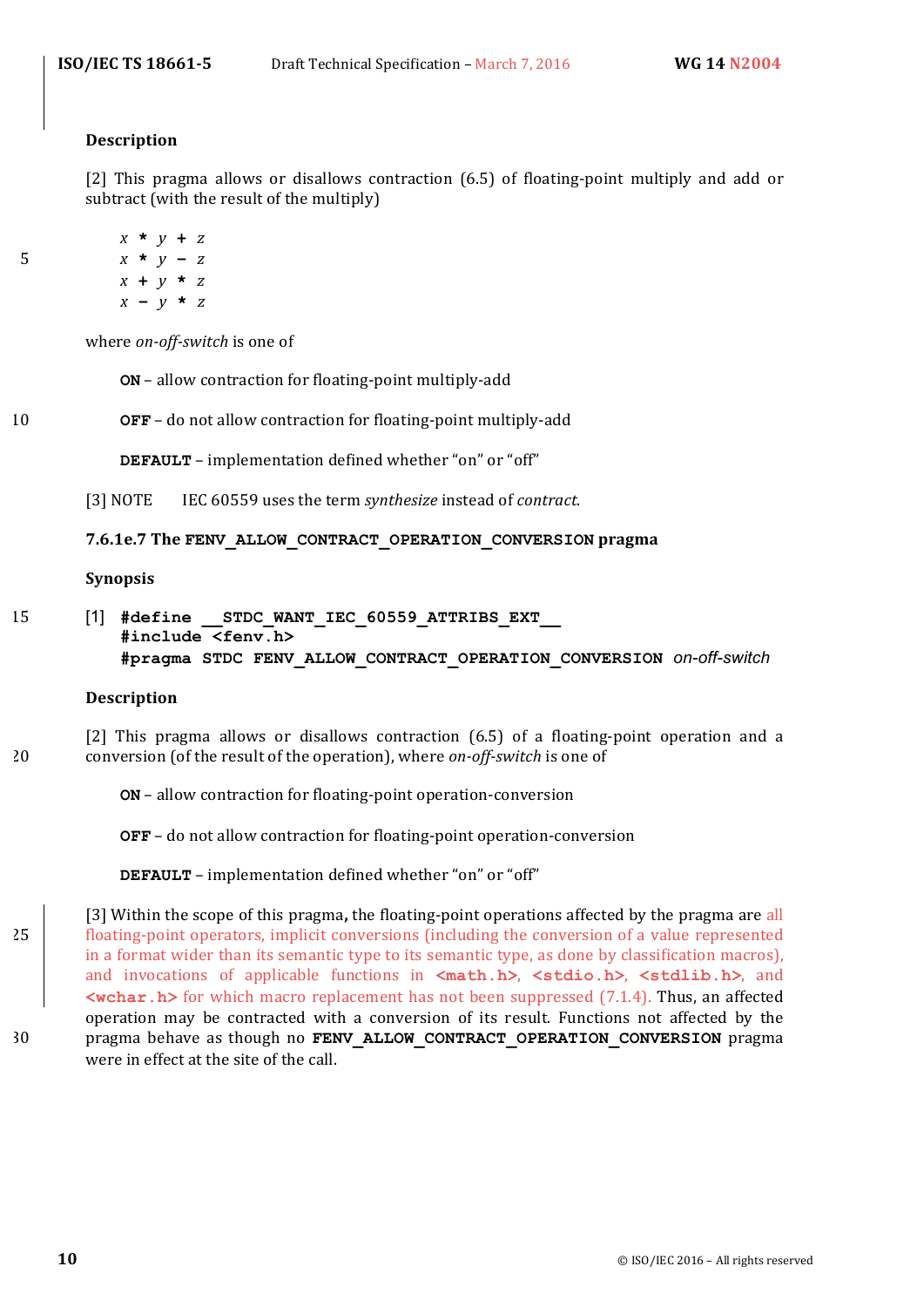[4] EXAMPLE For the code sequence

**#define \_\_STDC\_WANT\_IEC\_60559\_ATTRIBS\_EXT\_\_ #include <fenv.h> #include <math.h>** 5 **#pragma STDC FENV\_ALLOW\_CONTRACT\_OPERATION\_CONVERSION ON float f1, f2; double d1, d2; … f1 = d1 \* d2;** 10 **f2 = sqrt(d1);**

the multiply (operation) and assignment (conversion) are allowed to be evaluated with just one rounding (to the range and precision of **float**). If the *on-off-switch* for the pragma were **OFF**, then the multiply would have to be rounded according to the evaluation method and the assignment would require a second rounding. With the given code, the sqrt function may be replaced by 15 **fsqrt**, avoiding the need for a separate operation to convert the **double** result of sqrt to float.

#### **7.6.1e.8 The FENV\_ALLOW\_CONTRACT pragma**

#### **Synopsis**

[1] **#define \_\_STDC\_WANT\_IEC\_60559\_ATTRIBS\_EXT\_\_ #include <fenv.h>** 20 **#pragma STDC FENV\_ALLOW\_CONTRACT** *on-off-switch*

#### **Description**

[2] This pragma allows or disallows contraction (6.5) for floating-point operations, where *onoff-switch* is one of

**ON** – allow contraction for floating-point operations

#### 25 **OFF** – do not allow contraction for floating-point operations

**DEFAULT** – implementation defined whether "on" or "off"

[3] The optimizations controlled by this pragma include those controlled by the FENV ALLOW CONTRACT FMA and FENV ALLOW CONTRACT OPERATION CONVERSION pragmas.

30 [4] This pragma is equivalent to the **FP** CONTRACT pragma in  $\text{ $math.h$ }>$ : the two pragmas may be used interchangeably, provided the appropriate header is included and the implementation defines **\_\_STDC\_WANT\_IEC\_60559\_ATTRIBS\_EXT\_\_**.

#### **9 Reproducibility**

IEC 60559 recommends an attribute to facilitate writing programs whose floating-point results and 35 exception flags will be reproducible on any implementation that supports the language and library features used by the program. Such code must use only those features of the language and library that support reproducible results. These features include ones with a well-defined binding to reproducible features of IEC 60559, so that no unspecified or implementation-defined behavior is admitted. This part of ISO/IEC TS 18661 provides a pragma to support the IEC 60559 attribute for reproducible results and

40 gives requirements for programs to have reproducible results.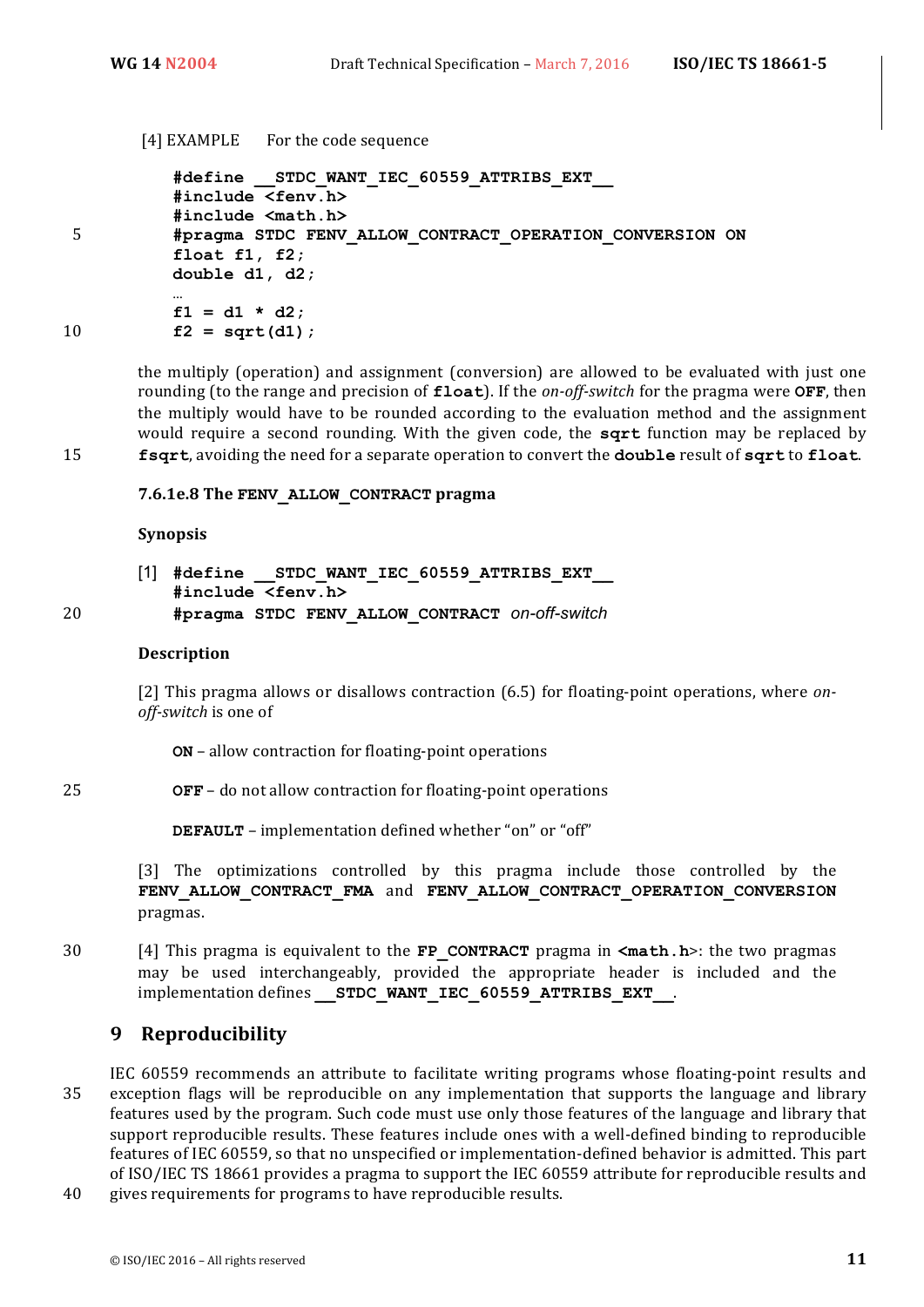#### **Changes to C11 + TS18661-1 + TS18661-2 + TS18661-3 + TS18661-4:**

After 7.6.1e, insert:

#### **7.6.1f** Reproducible results

[1] The pragma in this subclause supports the reproducible results attribute recommended in 5 IEC 60559. Where the state of the pragma is "on", floating-point numerical results and exception flags are reproducible (given the same inputs, including relevant environment variables) on implementations that define **STDC IEC 60559 ATTRIBS** and that support the language and library features used by the source code, provided the source code uses a limited set of features as described below (7.6.1f.2).

- 10 [2] An implementation that defines **STDC\_IEC\_60559\_ATTRIBS** also defines either **STDC\_IEC\_60559\_BFP\_\_\_\_\_ or STDC\_IEC\_60559\_DFP\_\_, or both.** If the implementation defines **STDC\_IEC\_60559\_BFP\_\_**, it supports reproducible results for code using (binary) types **float** and **double**. If the implementation defines **STDC IEC 60559 DFP**, it supports reproducible results for code using types 15 **Decimal32**, **Decimal64**, and **Decimal128**. If the implementation defines **STDC IEC 60559 TYPES**, then it supports reproducible results for code using its interchange floating types. If the implementation defines **STDC IEC 60559 FUNCS** and it provides a set of correctly rounded math functions  $(7.31.6a)$ , then it supports reproducible results for code using correctly rounded math functions from that set.
- 20 7.6.1f.1 The FENV REPRODUCIBLE pragma

**Synopsis**

[1] **#define \_\_STDC\_WANT\_IEC\_60559\_ATTRIBS\_EXT\_\_ #include <fenv.h> #pragma STDC FENV\_REPRODUCIBLE** *on-off-switch*

#### 25 **Description**

[2] This pragma enables or disables support for reproducible results. The pragma shall occur either outside external declarations or preceding all explicit declarations and statements inside a compound statement. When outside external declarations, the pragma takes effect from its occurrence until another **FENV** REPRODUCIBLE pragma is encountered, or until the end of the 30 translation unit. When inside a compound statement, the pragma takes effect from its occurrence until another **FENV REPRODUCIBLE** pragma is encountered (including within a nested compound statement), or until the end of the compound statement; at the end of a compound statement the state for the pragma is restored to its condition just before the compound statement.

35 [3] If the state of the pragma is "on", then the effects of the following are implied

**#pragma STDC FENV\_ACCESS ON #pragma STDC FENV\_ALLOW\_VALUE\_CHANGING\_OPTIMIZATION OFF**

and if **STDC IEC 60559 BFP** is defined

**#pragma STDC FENV\_FLT\_EVAL\_METHOD 0**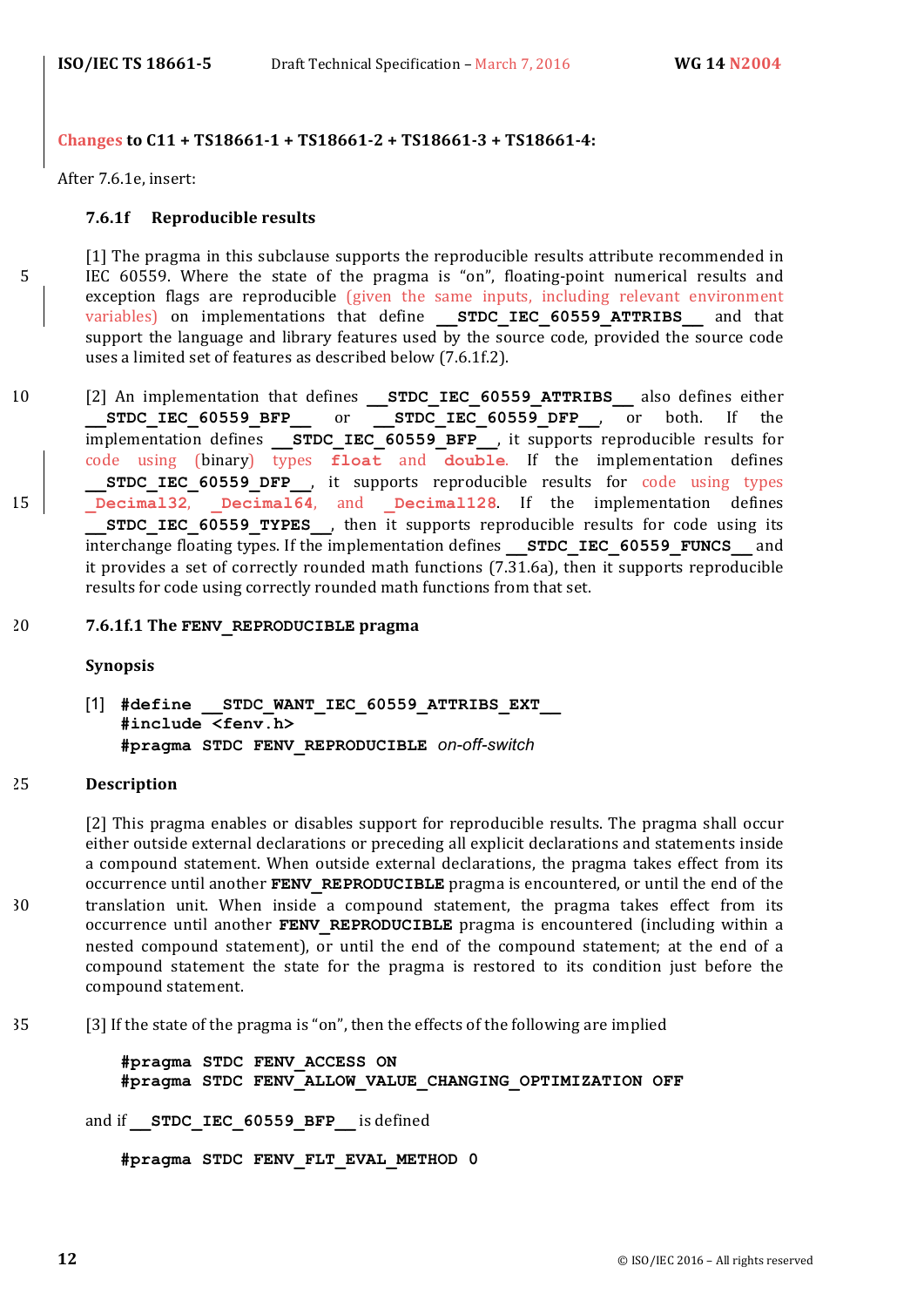and if **STDC IEC 60559 DFP** is defined

**#pragma STDC FENV\_DEC\_EVAL\_METHOD 1** 

[4] If the **FENV** REPRODUCIBLE pragma appears with the *on-off-switch* **OFF** under the effect of a **FENV** REPRODUCIBLE pragma with *on-off-switch* **ON**, then the states of the **FENV** ACCESS 5 pragma, the value-changing optimization pragmas, and the evaluation method pragmas (even an evaluation method pragma whose state was explicitly changed under the effect of the **pragma** with *on-off-switch* **ON**) revert to their states prior to the **FENV** REPRODUCIBLE pragma with on-off-switch ON. The FENV\_REPRODUCIBLE pragma with on-off-switch OFF has no effect if it occurs where the state of the pragma is "off".

10 [5] The default state of the pragma is "off".

[6] The implementation should produce a diagnostic message if, where the state of the **FENV REPRODUCIBLE** pragma is "on", the source code uses a language or library feature whose results may not be reproducible.

#### **7.6.1f.2 Reproducible code**

- 15 [1] The following properties support code sequences in producing reproducible results.
	- The code is under the effect of the **FENV** REPRODUCIBLE pragma (with state "on").
	- $-$  All floating-point operations used by the code are bound to IEC 60559 operations, as described in F.3 in the table entitled "Operation binding".
- The code does not contain any use that may result in undefined behavior. The code does not 20 depend on any behavior that is unspecified, implementation-defined, or locale-specific.

The restrictive properties below are examples, not a complete list. See also Annex J. Although the properties may not be necessary in all cases for reproducible code, the user is advised to follow the restrictions in order to avoid common programming practices that would undermine reproducibility. 

- 25 The code does not use the **long double** type.
	- The code does not use complex or imaginary types.
	- If **STDC IEC 60559 BFP** is not defined by the implementation, the code does not use the **float** or **double** types.
- Even if **STDC IEC 60559 TYPES** is defined, the code does not use extended floating 30 types. (Even if **STDC IEC 60559 TYPES** is defined, some interchange floating types are optional features.)
	- The code does not depend on the payloads  $(F.10.13)$  or sign bits of quiet NaNs.
	- $-$  The code does not use signaling NaNs.
- The code does not depend on conversions between binary floating types and character 35 sequences with more than  $M + 3$  significant decimal digits, where  $M$  is 17 if **STDC IEC 60559 TYPES** is not defined (by the implementation), and *M* is  $1 + \lceil p \times \log_{10}(2) \rceil$ , where p is the precision of the widest supported binary interchange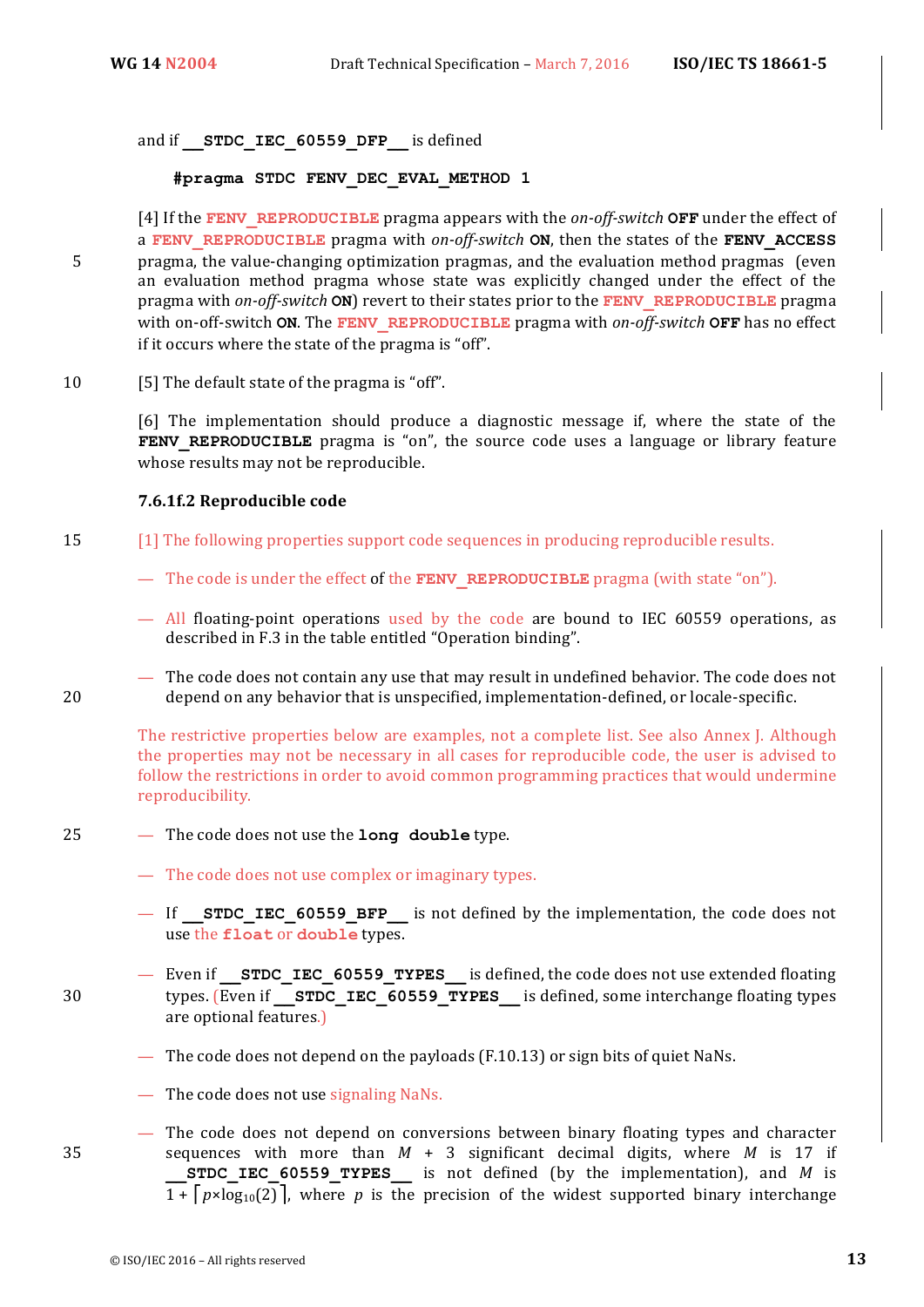floating type, if **STDC\_IEC\_60559\_TYPES** is defined. Even if **STDC\_IEC\_60559\_TYPES\_\_\_** is defined, support for interchange floating types wider than binary64 is an optional feature. (This specification differs from IEC 60559 which specifies that an implementation supporting reproducibility not limit the number of 5 significant decimal digits for correct rounding.)

- The code does not depend on the actual character sequence in **printf** results with style **a** (or **A**), nor does it depend on numerical values of such results when the precision is not sufficient for an exact representation.
- The code does not depend on the sign of a zero result or the quantum of a decimal result for 10 the **fmin**, **fmax**, **fminmag**, and **fmaxmag** functions when the arguments are equal.
	- The code does not use the **remquo** functions.
	- The code does not set the state of any pragma that allows value-changing optimizations to "on" or "default".
	- The code does not set the state of the **FENV ACCESS** pragma to "off" or "default".
- 15 The code does not use the **FENV FLT EVAL METHOD** pragma with any *width* except 0 or 1. (Support for *width* equal to 1 is an optional feature.)
	- The code does not use the **FENV DEC EVAL METHOD** pragma with any *width* except 1 or 2. (Support for *width* equal to 2 is an optional feature.)
- $-$  The code does not use an **FENV** EXCEPT pragma with an *action* **OPTIONAL** FLAG, BREAK, 20 **TRY**, or **CATCH**.
	- The code does not depend on the "underflow" or "inexact" floating-point exceptions or flags.
	- In  $7.6.1f.2#1$ , attach a footnote to the wording:

The following properties support code sequences in producing reproducible results.

where the footnote is:

25  $\vert$   $\vert$   $\vert$   $\vert$   $\vert$   $\vert$  Of course, if the code uses optional features, results will be reproducible only on implementations that support those features.

#### **10 Alternate exception handling**

IEC 60559 arithmetic raises floating-point exceptions as a way to inform the program when an operation encounters problematic inputs, such that no one result would be suitable for all situations. 30 The default exception handling in IEC 60559 is intended to be more useful in more situations than other schemes, or at least predictable. However, other exception handling is more useful in certain situations. Thus, IEC 60559 describes alternate exception handling and recommends that programming languages provide a means for the program to specify which exception handling will be done.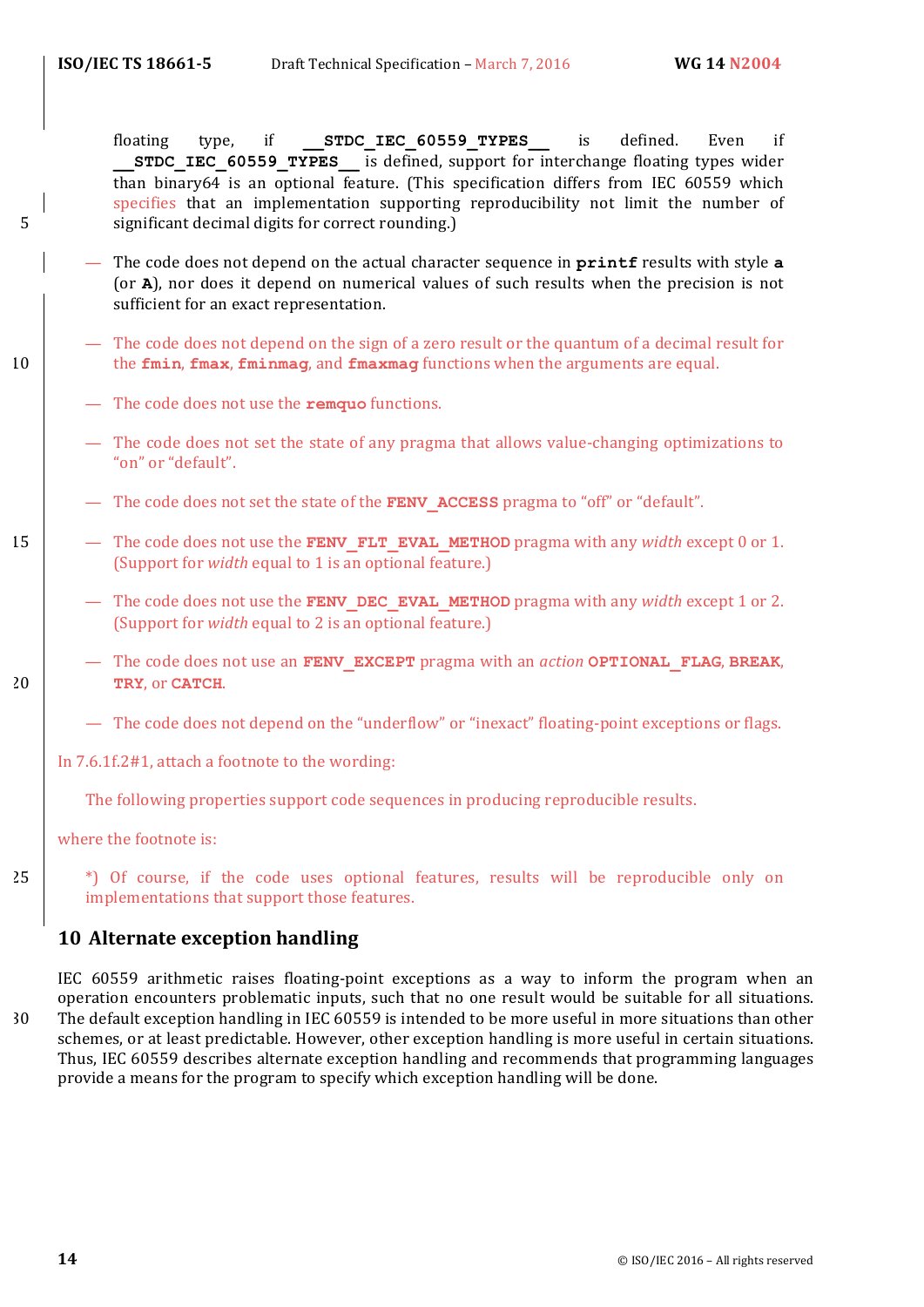#### **Changes to C11 + TS18661-1 + TS18661-2 + TS18661-3 + TS18661-4:**

After 7.6.1f.2, insert:

#### **7.6.1g Alternate exception handling**

 $[1]$  When a floating-point exception is raised, the IEC 60559 default exception handling sets the 5 appropriate exception flag(s), returns a specified result, and continues execution. IEC 60559 also prescribes alternate exception handling. The pragma in this subclause provides a means for the program to choose the method of exception handling. The pragma applies to operations on all floating types.

[2] For the "underflow" exception, the chosen exception handling occurs if the exception is 10 raised, whether the default result would be exact or inexact, unless stated otherwise.

[3] Alternate exception handling is an optional feature for implementations that support IEC 60559 attributes. Implementations that provide the feature define the macro

STDC IEC 60559 ATTRIB ALTERNATE EXCEPTION HANDLING

as well as

15 **\_\_STDC\_IEC\_60559\_ATTRIBS\_\_**

See 6.10.8.3.

**7.6.1g.1 The FENV\_EXCEPT pragma**

**Synopsis**

[1] **#define \_\_STDC\_WANT\_IEC\_60559\_ATTRIBS\_EXT\_\_** 20 **#include <fenv.h> #pragma STDC FENV\_EXCEPT** *action except-list*

#### **Description**

[2] The **FENV** EXCEPT pragma sets the method specified by *action* for handling the exceptions represented by *except-list*. 

25 [3] *except-list* shall be a comma-separated list of distinct supported exception designations (or one supported exception designation). The supported exception designations shall include the exception macro identifiers (7.6)

**FE\_DIVBYZERO FE\_INEXACT** 30 **FE\_INVALID FE\_OVERFLOW FE\_UNDERFLOW FE\_ALL\_EXCEPT**

The **<fenv.h>** header should define macros for the following sub-exceptions. The supported 35 exception designations shall include the defined sub-exception macro identifiers (if any). If defined, the macros expand to integer constant expressions. Sub-exceptions corresponding to defined macros occur as specified below, and not in other cases.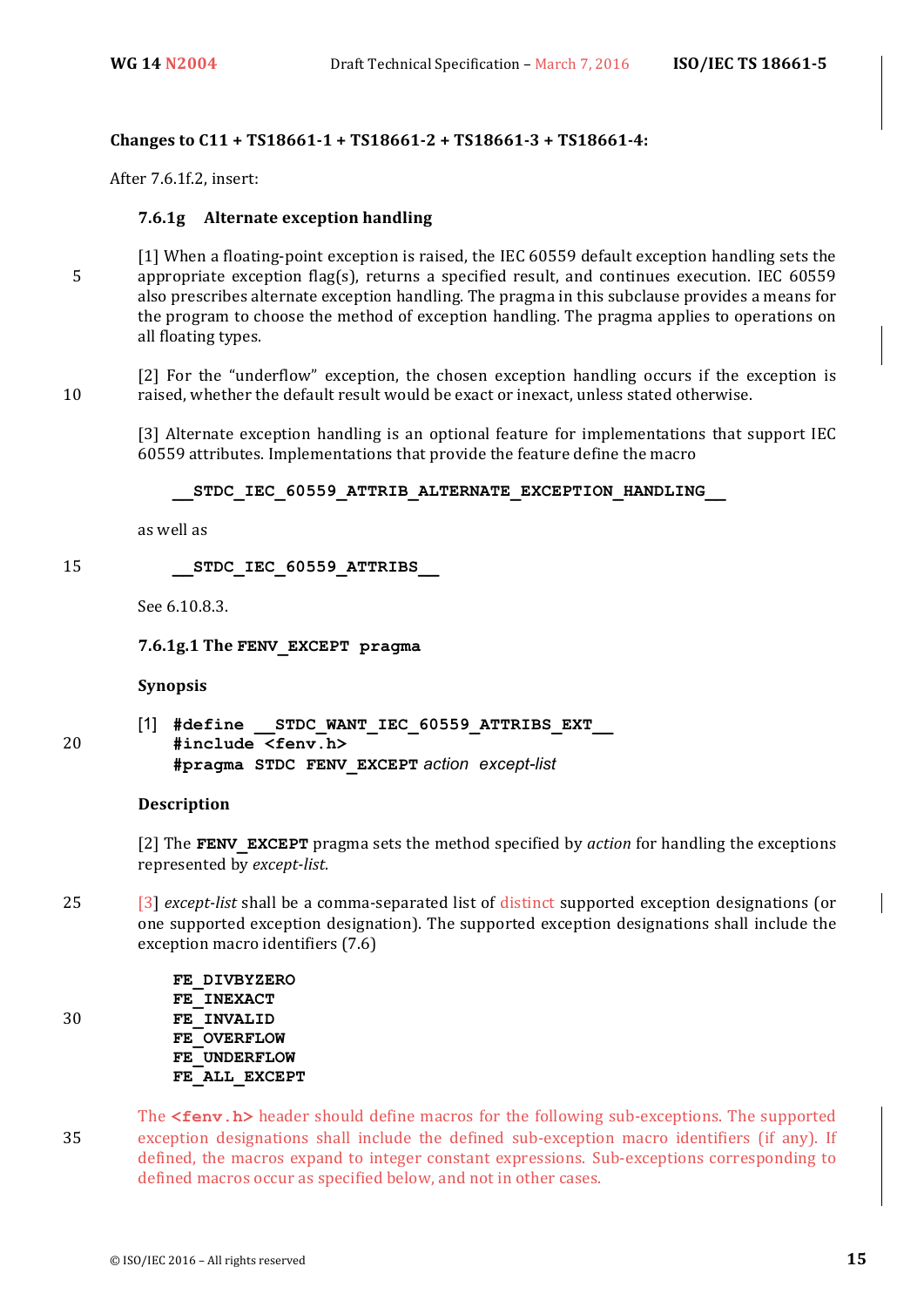- "invalid" floating-point exceptions from add and subtract operators and functions that add or subtract  $(7.12.13a.1, 7.12.13a.2)$ , not caused by signaling NaN input **FE\_INVALID\_ADD**
- "invalid" floating-point exceptions from divide operators and functions that divide 5 (7.12.13a.4), not caused by signaling NaN input **FE\_INVALID\_DIV**
	- "invalid" floating-point exceptions from functions that compute multiply-add (7.12.13.1, 7.12.13a.5) and from contracted multiply and add operators, not caused by signaling NaN input

10 **FE\_INVALID\_FMA** 

- "invalid" floating-point exceptions from conversions from floating to integer types, not caused by signaling NaN input **FE\_INVALID\_INT**
- "invalid" floating-point exceptions from **ilogb** and **llogb** functions, not caused by 15 signaling NaN input **FE\_INVALID\_ILOGB**
	- "invalid" floating-point exceptions from multiply operators and functions that multiply  $(7.12.13a.3)$ , not caused by signaling NaN input **FE\_INVALID\_MUL**
- 20 "invalid" floating-point exceptions from the **quantized***N* functions, not caused by signaling NaN input **FE\_INVALID\_QUANTIZE**
- "invalid" floating-point exceptions from the **remainder** and **remquo** functions, not caused by signaling NaN input 25 **FE\_INVALID\_REM**
	- "invalid" floating-point exceptions from functions that compute square root  $(7.12.7.5,$ 7.12.13a.6), not caused by signaling NaN input **FE\_INVALID\_SQRT**
- "invalid" floating-point exceptions caused by signaling NaN input 30 **FE\_INVALID\_SNAN** 
	- "invalid" floating-point exceptions from relational operators and comparison macros, not caused by signaling NaN input **FE\_INVALID\_UNORDERED**
- $-$  "divide-by-zero" floating-point exceptions from divide operators and functions that divide 35 **FE\_DIVBYZERO\_ZERO**
	- $-$  "divide-by-zero" floating-point exceptions from logarithm and **logb** functions **FE\_DIVBYZERO\_LOG**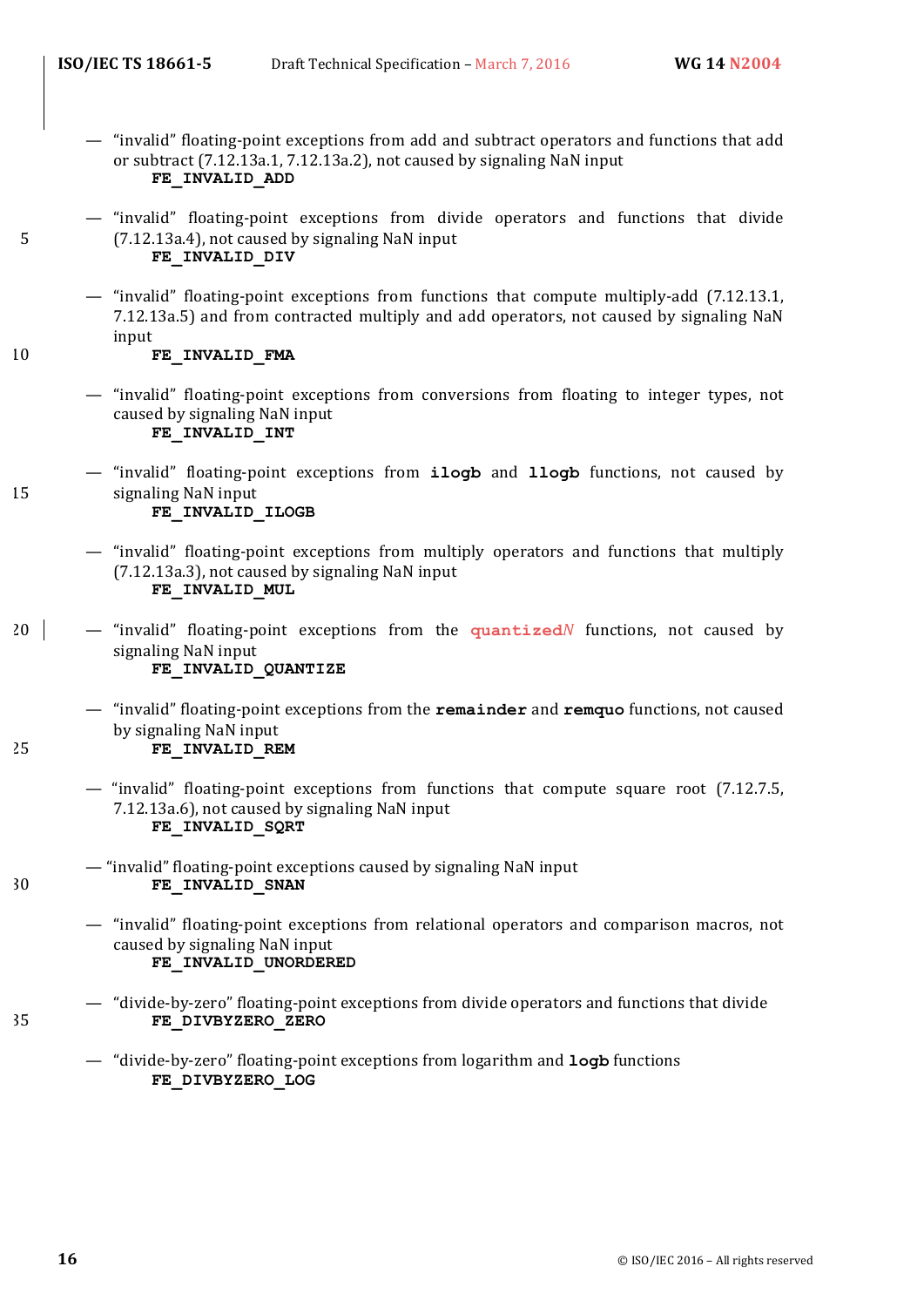- [4] *action* shall be a designation of a supported exception handling method. The actions described in this subclause shall be provided.
- default exception handling (as specified in IEC 60559). **DEFAULT**
- $5 -$  default exception handling, but without setting the flag. **NO\_FLAG**

rounding to nearest, ties to even

- default exception handling, but whether the flag is set (as with default exception handling), and for which operations and their occurrences, is unspecified. **OPTIONAL\_FLAG**
- 10 *abrupt* underflow. If an "underflow" floating-point exception occurs (see IEC 60559), the operation delivers a result with magnitude zero or the minimum normal magnitude (for the result format) and with the same sign as the default result, sets the "underflow" floatingpoint exception flag, and raises the "inexact" floating-point exception. When

15 rounding to nearest, ties away from zero

or

rounding toward zero

the result magnitude is zero. When rounding toward positive infinity, the result magnitude is the minimum normal magnitude if the result sign is positive, and zero if the result sign is 20 negative. When rounding toward negative infinity, the result magnitude is the minimum normal magnitude if the result sign is negative, and zero if the result sign is positive. Abrupt underflow has no effect on the interpretation of subnormal operands. The *action* has no effect if **FE\_UNDERFLOW** is not included in *except-list*.

#### **ABRUPT\_UNDERFLOW**

25 [5] With one of the actions in the list above, the pragma shall occur either outside external declarations, or preceding all explicit declarations and statements inside a compound statement, which then is the compound statement associated with the pragma. When outside external declarations, the pragma action for a designated exception takes effect from the occurrence of the pragma until another **FENV EXCEPT** pragma designating the same exception 30 is encountered, or until the end of the translation unit. When inside a compound statement, the pragma action for a designated exception takes effect from the occurrence of the pragma until another **FENV EXCEPT** pragma designating the same exception is encountered (including within a nested compound statement), or until the end of the compound statement; at the end of a compound statement the state for handling each exception designated in *except-list* is 35 restored to its condition just before the compound statement.

[6] The actions in the lists below in this subclause affect flow of control. With one of these actions, the pragma shall precede a compound statement, which is the compound statement associated with the pragma. There shall be nothing between the pragma and its associated compound statement except perhaps white space (including comments). For a designated 40 exception, the pragma takes effect from the beginning of the associated compound statement until another **FENV EXCEPT** pragma designating the same exception is encountered (with a nested associated compound statement), or until the end of the compound statement. At the end of a compound statement the state for handling each exception designated in *except-list* is restored to its condition just before the compound statement.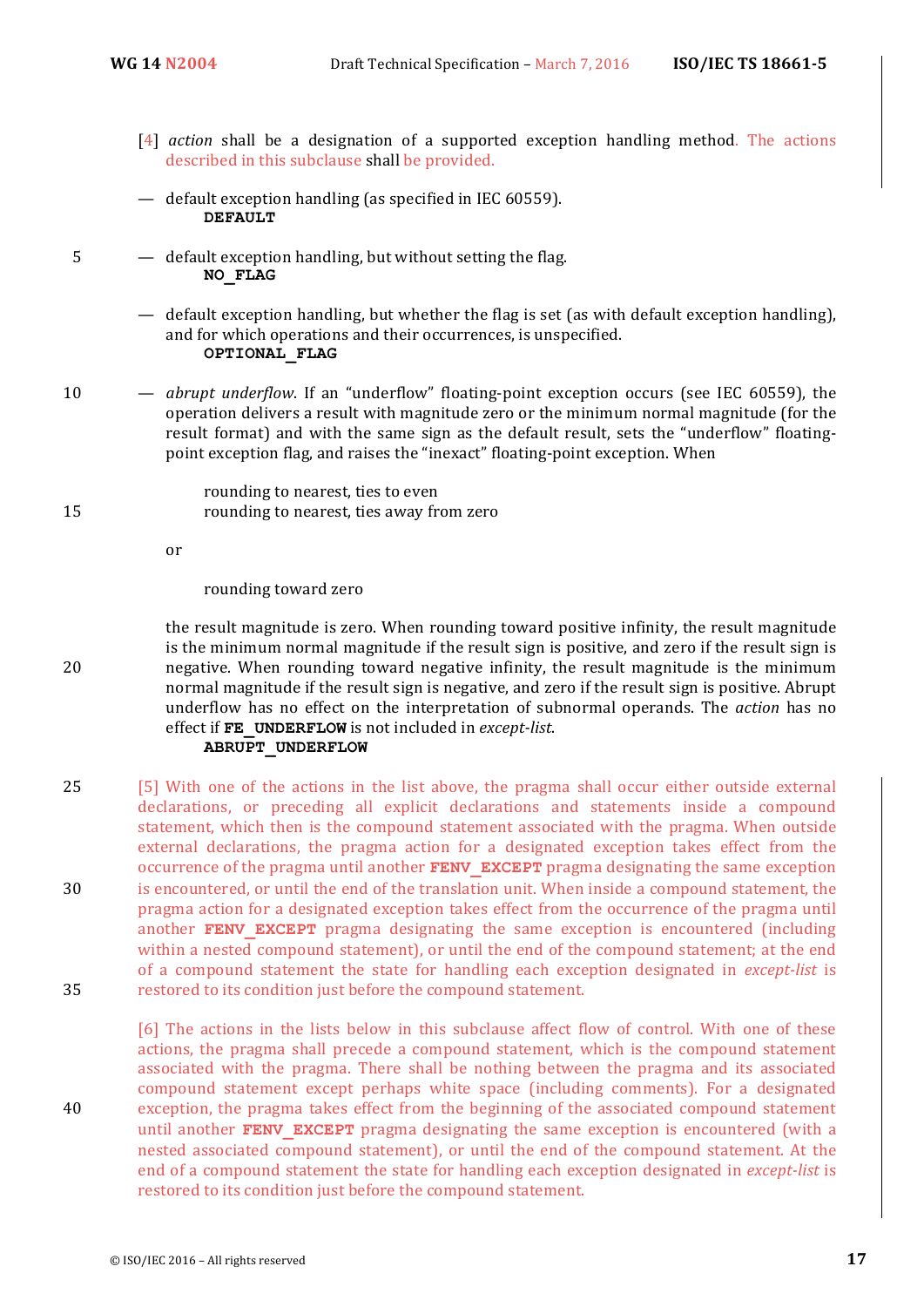*break*. Terminate execution of the compound statement associated with the pragma. Then, continue execution after the associated compound statement. When termination occurs, the following apply: if the execution to completion of the associated compound statement (without the break) would at any point modify an object, the value of the object is 5 indeterminate; if the execution would modify the state of the dynamic rounding mode or any state maintained by the standard library (e.g., in the  $I/O$  system), the state is unspecified; the values of flags for the designated exceptions are unspecified. (Thus, termination may occur as soon as possible after the exception is raised, to maximize performance.)

#### 10 **BREAK**

[7] The following two actions work together. A compound statement associated with a *try* action shall be paired with one or more compound statements each associated with a *catch* action. The pragmas with *catch* actions and their associated compound statements shall appear contiguously immediately below the compound statement associated with the *try* action, except 15 for white space (including comments). Each exception designation in the pragma with a *try* action shall appear in one and only one of the pragmas with a *catch* action.

- *try*. The designated exceptions may be handled by a *catch* action. It is unspecified whether flags for designated exceptions that are set in the execution of the associated compound statement are restored to their states before the associated compound statement. The 20 associated compound statement shall not be the *statement* of a selection (6.8.4) or iteration (6.8.5) statement. There shall be no jumps into or out of the associated compound statement, other than to handle an exception, as specified below. **TRY**
- *catch*. If any designated exception occurs in the execution of the compound statement associated with the *try* action, jump to a compound statement associated with some *catch* action with an occurring designated exception. Upon completion of the associated compound statement, continue execution after the last of the compound statements associated with *catch* actions. The jump target should be a compound statement associated with the first occurring designated exception. When the jump occurs, the following apply: if 30 the execution of the associated compound statement to completion (without the jump) would at any point modify an object, the value of the object is indeterminate; if the execution would modify the state of the dynamic rounding mode or any state maintained by the standard library (e.g., in the  $I/O$  system), the state is unspecified. (Thus, the jump may occur as soon as possible after the exception is raised, to maximize performance). The 35 compound statement associated with a *catch* action is executed only to handle an exception occurring in the compound statement associated with the *try* action. There shall be no other jumps into or out of the compound statement associated with a *catch* action. **CATCH**
- [8] The following two actions work together. A compound statement associated with a *delayed*-<sup>40</sup> *try* action shall be paired with one or more compound statements each associated with a *delayed-catch* action. The pragmas with *delayed-catch* actions and their associated compound statements shall appear contiguously immediately below the compound statement associated with the *delayed-try* action, except for white space (including comments). Each exception designation in the pragma with a *delayed-try* action shall appear in one and only one of the <sup>45</sup> pragmas with a *delayed-catch* action. For supported sub-exceptions, the behavior of the actions listed below shall be as if the exceptions, flags, and functions in the specification were extended for sub-exceptions, though such extensions are not prescribed in this part of ISO/IEC TS 18661.
- delayed-try. The designated exceptions may be handled by a *delayed-catch* action. Before executing the compound statement associated with the *delayed-try* action, save (as by 50 **fegetexceptflag**) the states of the flags for the designated exceptions, and then clear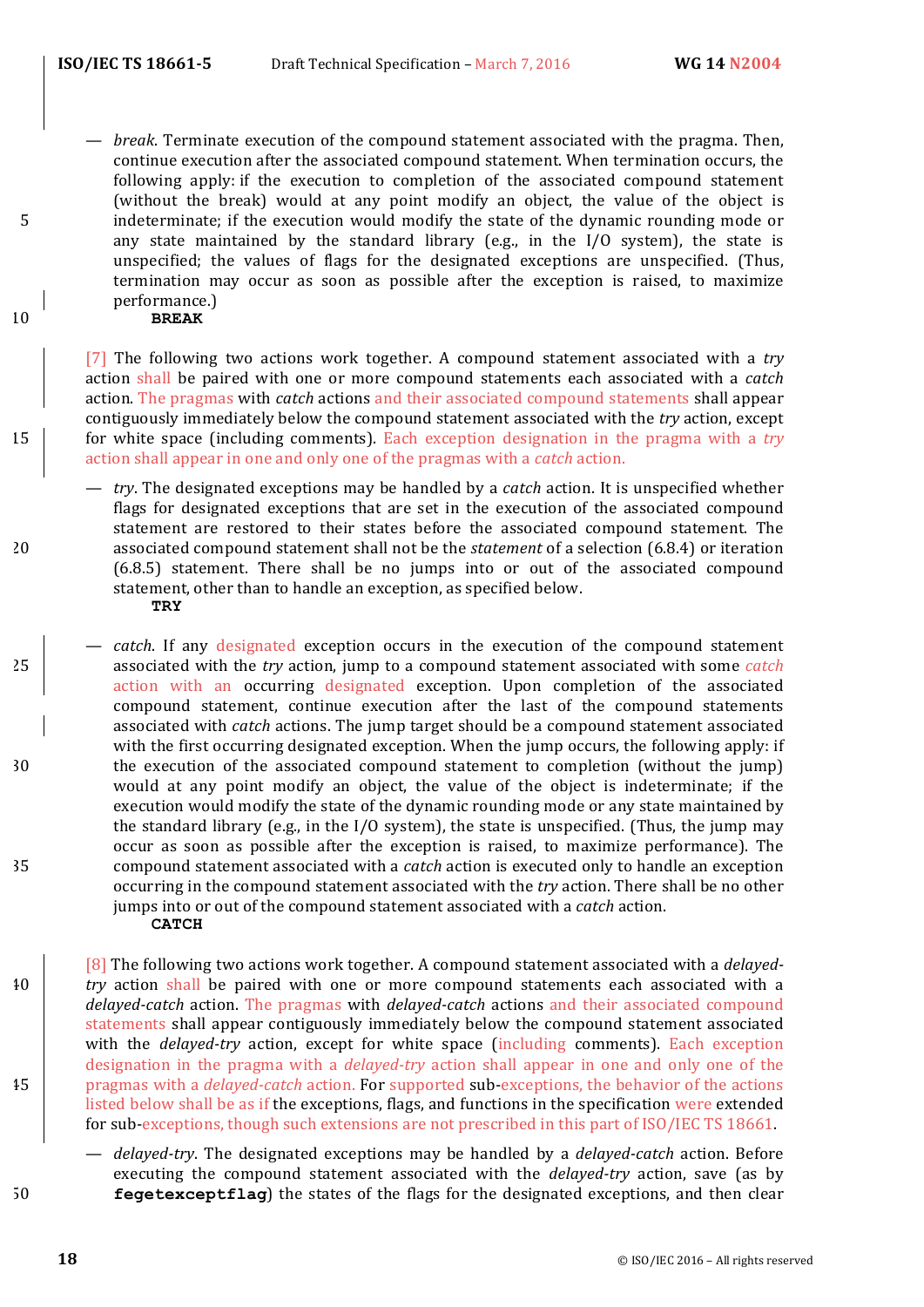(as by **feclearexcept**) the designated exceptions. After normal completion of the associated compound statement, re-save the states of the designated exceptions. Then restore (as by **fesetexceptflag**) the designated exception flag states before the associated compound statement. The associated compound statement shall not be the 5 *statement* of a selection (6.8.4) or iteration (6.8.5) statement. There shall be no jumps into or out of the associated compound statement.

#### **DELAYED\_TRY**

 $-$  *delayed-catch*. Test (as by **fetestexceptflag**) the exception flag states saved after completion of the compound statement associated with the *delayed-try* action. If any 10 exception with the same designation for the *delayed-try* action and a *delayed-catch* action occurred (as determined by flag state tests), jump to the first compound statement associated with an occurring exception with the same designation for the *delayed-try* action and a *delayed-catch* action. Upon completion of the associated compound statement, continue execution after the last of the compound statements associated with *delayed-catch* 15 actions. Each exception designation shall be listed in at most one of the pragmas with a *delayed-catch* action. The compound statement associated with a *delayed-catch* action is executed only to handle an exception occurring in the compound statement associated with the *delayed-try* action. There shall be no other jumps into or out of the compound statement associated with a *delayed-catch* action.

20 **DELAYED\_CATCH**

[9] Within the scope of an **FENV** EXCEPT pragma, the floating-point operations affected by the pragma are all floating-point operators, implicit conversions (including the conversion of a value represented in a format wider than its semantic type to its semantic type, as done by classification macros), and invocations of applicable functions in  $\text{ $m$ ath.h>$ ,  $\text{<} stdio.h>$ , 25  $\leq$  **stdlib.h>**, and  $\leq$ wchar.h> for which macro replacement has not been suppressed (7.1.4). Thus, exceptions raised by affected operations are handled according to the specified *action*. Functions not affected by the pragma behave as though no **FENV EXCEPT** pragma were in effect at the site of the call.

[10] Behavior is undefined if non-default **SIGFPE** handling is set on entry to code with a non-**30** default **FENV EXCEPT** pragma, or if code within such a scope uses the **signal** function, uses **raise (SIGFPE)**, or explicitly accesses the flag of a designated exception.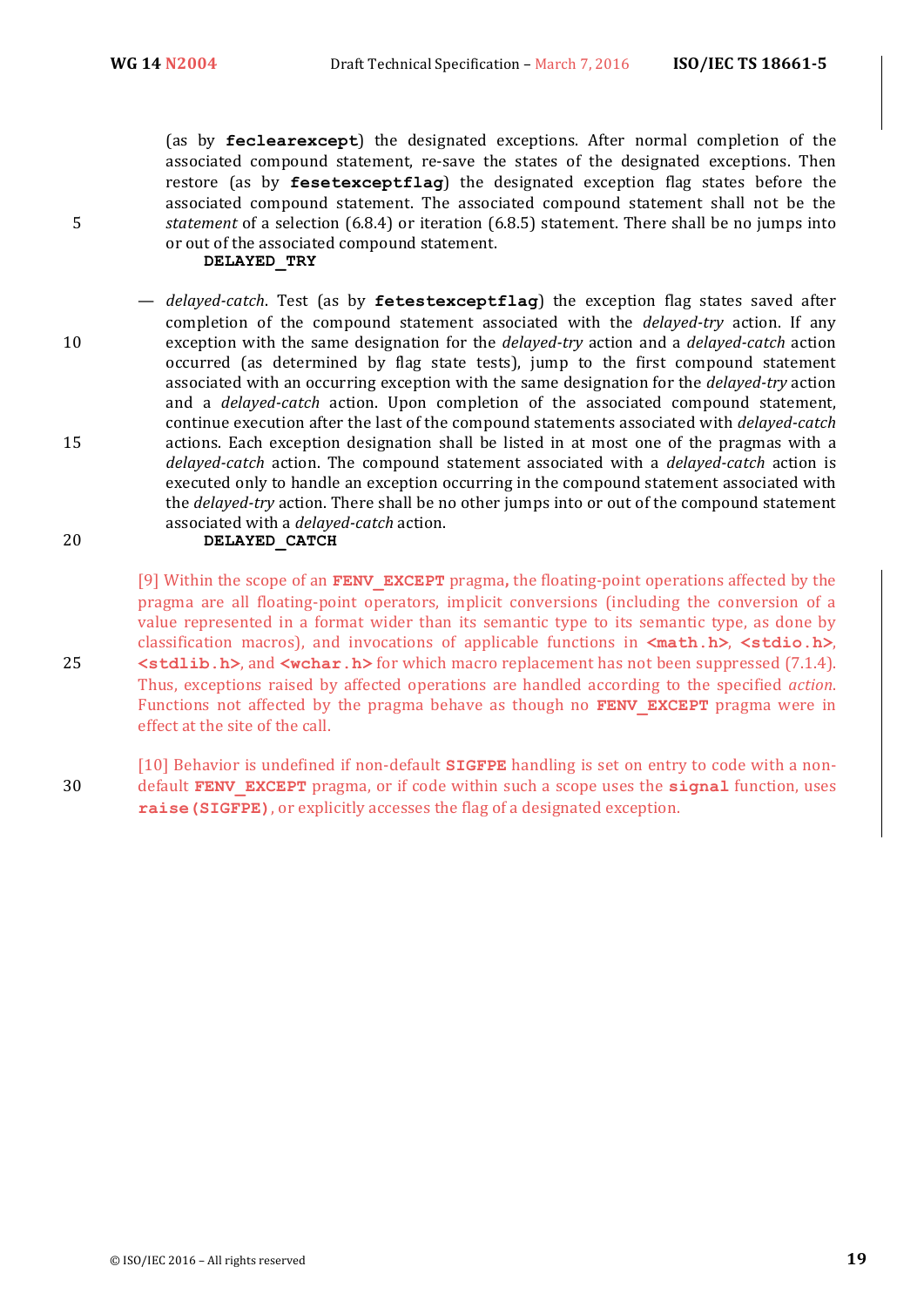[11] EXAMPLE 1 This example illustrates behavioral differences between *try* and *catch* actions and *delayed-try* and *delayed-catch* actions.

Code sequence with *try* and *catch* actions:

```
#pragma STDC FENV_ACCESS ON
5 #include <fenv.h>
          #define LEN 2
          double d[LEN];
          float f[LEN];
          …
10 #pragma STDC FENV_EXCEPT TRY FE_DIVBYZERO, FE_OVERFLOW
          {
             for (int i=0; i<LEN; i++) {
                f[i] = 1.0 / d[i];
             }
15 }
          #pragma STDC FENV_EXCEPT CATCH FE_DIVBYZERO
          {
             printf("divide-by-zero\n");
          }
20 #pragma STDC FENV_EXCEPT CATCH FE_OVERFLOW
          {
             printf("overflow\n");
          }
          …
25 The same code but with delayed-try and delayed-catch actions:
          #pragma STDC FENV_ACCESS ON
          #include <fenv.h>
          #define LEN 2
          double d[LEN];
30 float f[LEN];
          …
          #pragma STDC FENV_EXCEPT DELAYED_TRY FE_DIVBYZERO, FE_OVERFLOW
          {
             for (int i=0; i<LEN; i++) {
35 f[i] = 1.0 / d[i];
             }
          }
          #pragma STDC FENV_EXCEPT DELAYED_CATCH FE_DIVBYZERO
          {
40 printf("divide-by-zero\n");
          }
          #pragma STDC FENV_EXCEPT DELAYED_CATCH FE_OVERFLOW
          {
             printf("overflow\n");
45 }
```
…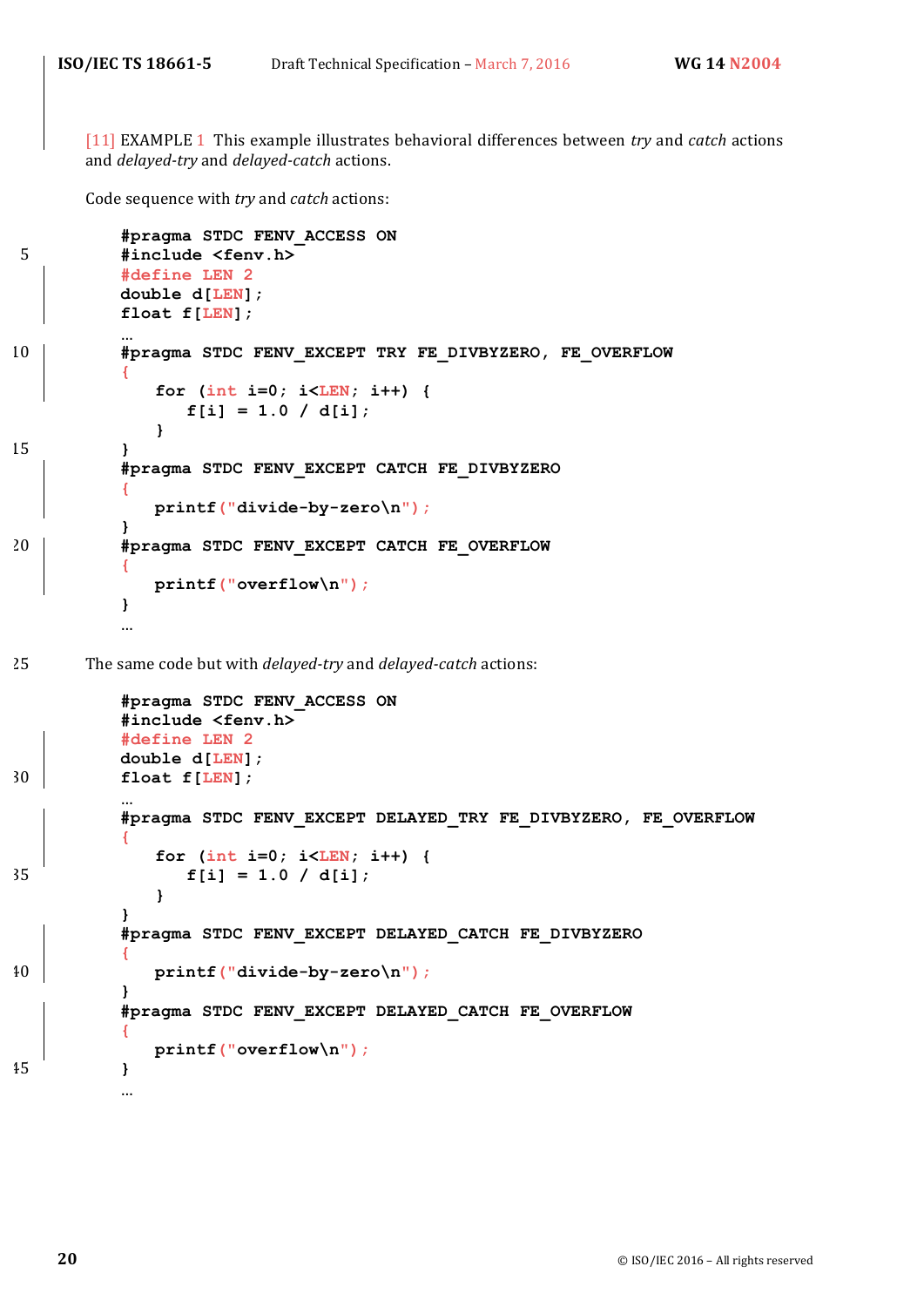The following table shows examples of inputs and results for the two code sequences above.

|                       | $try$ - $catch$               | delayed-try - delayed-catch |  |
|-----------------------|-------------------------------|-----------------------------|--|
| Input d               | 0.5, 0.0                      |                             |  |
| Results               |                               |                             |  |
| $f = 1/d$             | indeterminate,                | 2.0, infinity               |  |
|                       | indeterminate                 |                             |  |
| output                | "divide-by-zero"              | "divide-by-zero"            |  |
| "divide-by-zero" flag | unspecified (set or restored) | restored                    |  |
| "overflow" flag       | unchanged                     | restored (unchanged)        |  |
|                       |                               |                             |  |
| Input d               | $0.5, 1e-100$                 |                             |  |
| Results               |                               |                             |  |
| $f = 1/d$             | indeterminate,                | 2.0, infinity               |  |
|                       | indeterminate                 |                             |  |
| output                | "overflow"                    | "overflow"                  |  |
| "divide-by-zero" flag | unchanged                     | restored (unchanged)        |  |
| "overflow" flag       | unspecified (set or restored) | restored                    |  |
|                       |                               |                             |  |
| Input d               | $1e-100, 0.0$                 |                             |  |
| Results               |                               |                             |  |
| $f = 1/d$             | indeterminate,                | infinity, infinity          |  |
|                       | indeterminate                 |                             |  |
| output                | "overflow"                    | "divide-by-zero"            |  |
|                       | (recommended) or              |                             |  |
|                       | "divide-by-zero"              |                             |  |
| "divide-by-zero" flag | unspecified (set or restored) | restored                    |  |
| "overflow" flag       | unspecified (set or restored) | restored                    |  |

[12] NOTE The *delayed-try* and *delayed-catch* actions are deterministic. They can be implemented with the floating-point exception flags. The following code sequence is equivalent 5 to the code sequence using *delayed-try* and *delayed-catch* in the example above.

```
#pragma STDC FENV_ACCESS ON
          #include <fenv.h>
          #define LEN 2
          double d[LEN];
10 float f[LEN];
          …
          {
             fexcept_t old_except, new_except;
             fegetexceptflag(&old_except, FE_DIVBYZERO | FE_OVERFLOW);
15 feclearexcept (FE DIVBYZERO | FE_OVERFLOW);
             {
                for (int i=0; i<LEN; i++) {
                   f[i] = 1.0 / d[i];
                }
20 }
             fegetexceptflag(&new_except, FE_DIVBYZERO | FE_OVERFLOW);
             fesetexceptflag(&old_except, FE_DIVBYZERO | FE_OVERFLOW);
```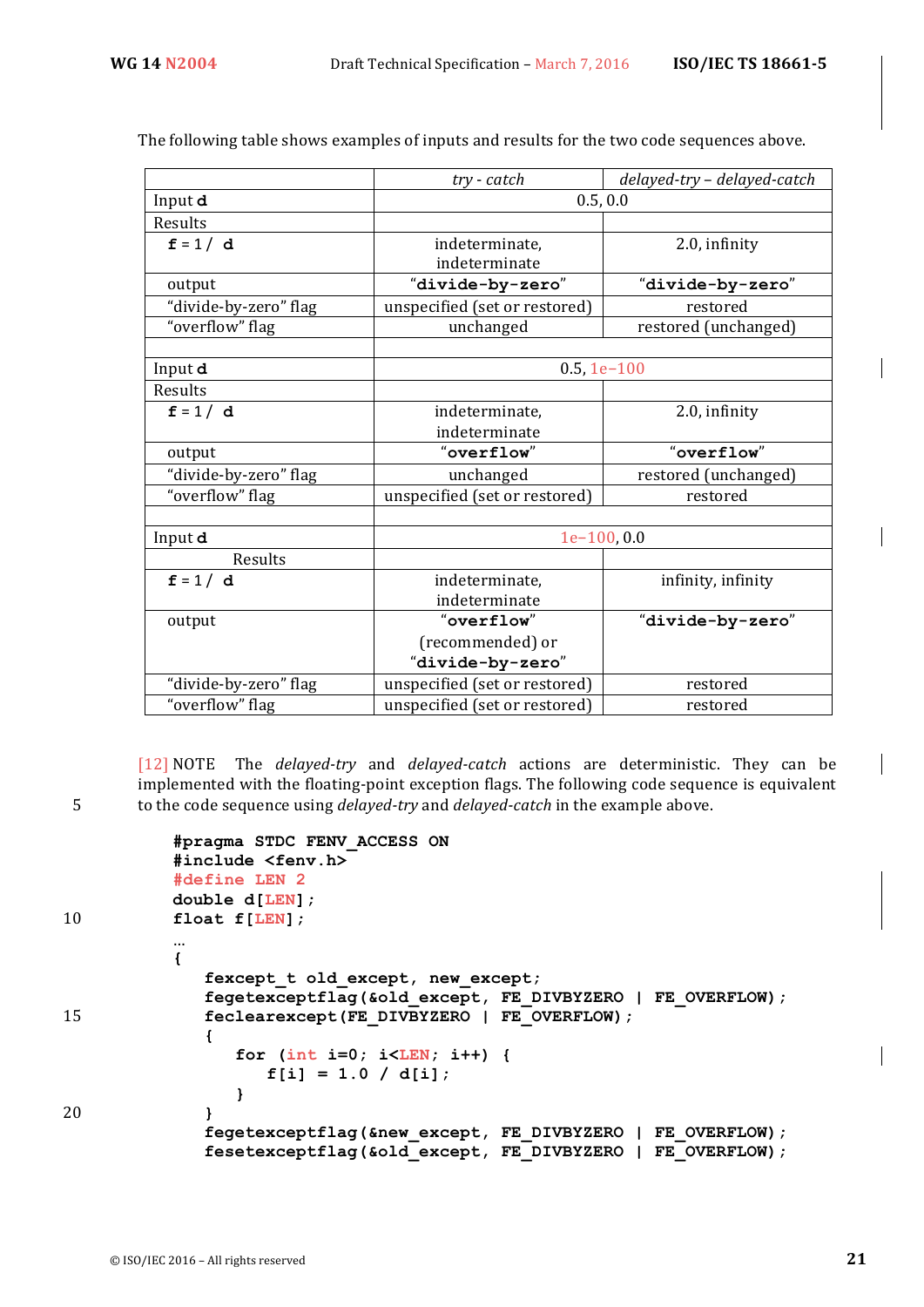```
if (fetestexceptflag(&new_except, FE_DIVBYZERO)) {
               printf("divide-by-zero\n");
            }
            else if (fetestexceptflag(&new_except, FE_OVERFLOW)) {
5 printf("overflow\n");
            }
         }
         …
```
[13] NOTE The *try* and *catch* actions are not deterministic (see example above), which allows 10 more implementation flexibility for better performance.

[14] In most cases, the *try* and *catch* actions can be implemented like *delayed-try* and *delayedcatch* actions, though not for the "underflow" exception (which occurs without causing the "underflow" flag to be set, in cases of exact subnormal results). Such an implementation would not always handle the first occurring designated exception, as recommended.

15 | [15] An implementation of *try* and *catch* actions using floating-point exception traps might well be able to handle the first occurring designated exception (including "underflow"), as recommended, and achieve better performance.

[16] EXAMPLE 2 The following code sequence uses overlapping exception designations:

```
#pragma STDC FENV_ACCESS ON
20 #include <fenv.h>
         double x, y;
          …
          #pragma STDC FENV_EXCEPT DELAYED_TRY FE_INVALID
          {
25 #pragma STDC FENV_EXCEPT TRY FE_INVALID_DIV
             {
                y = sin(x) / x;
             }
             #pragma STDC FENV_EXCEPT CATCH FE_INVALID_DIV
30 {
                y = 1.0;
             }
          }
         #pragma STDC FENV_EXCEPT DELAYED_CATCH FE_INVALID
35 {
             printf("invalid\n");
         }
         …
```
The inner try/catch overrides the handling in the outer delayed-try/delayed-catch for an 40 "invalid divide", but does not affect the handling of other "invalid" exceptions. Thus an "invalid" divide", which can occur here only for  $\mathbf{x} = 0$ , gives  $\mathbf{y}$  the value 1.0, without printing "**invalid**". Other invalid exceptions, which can occur if **x** is infinite or a signaling NaN, cause "**invalid**" to be printed (after **y** is given a NaN value).

Note that if DELAYED TRY and DELAYED CATCH were changed to TRY and CATCH, an 45 "invalid" exception other than "invalid divide" might cause a jump out of the inner *try* statement resulting in undefined behavior.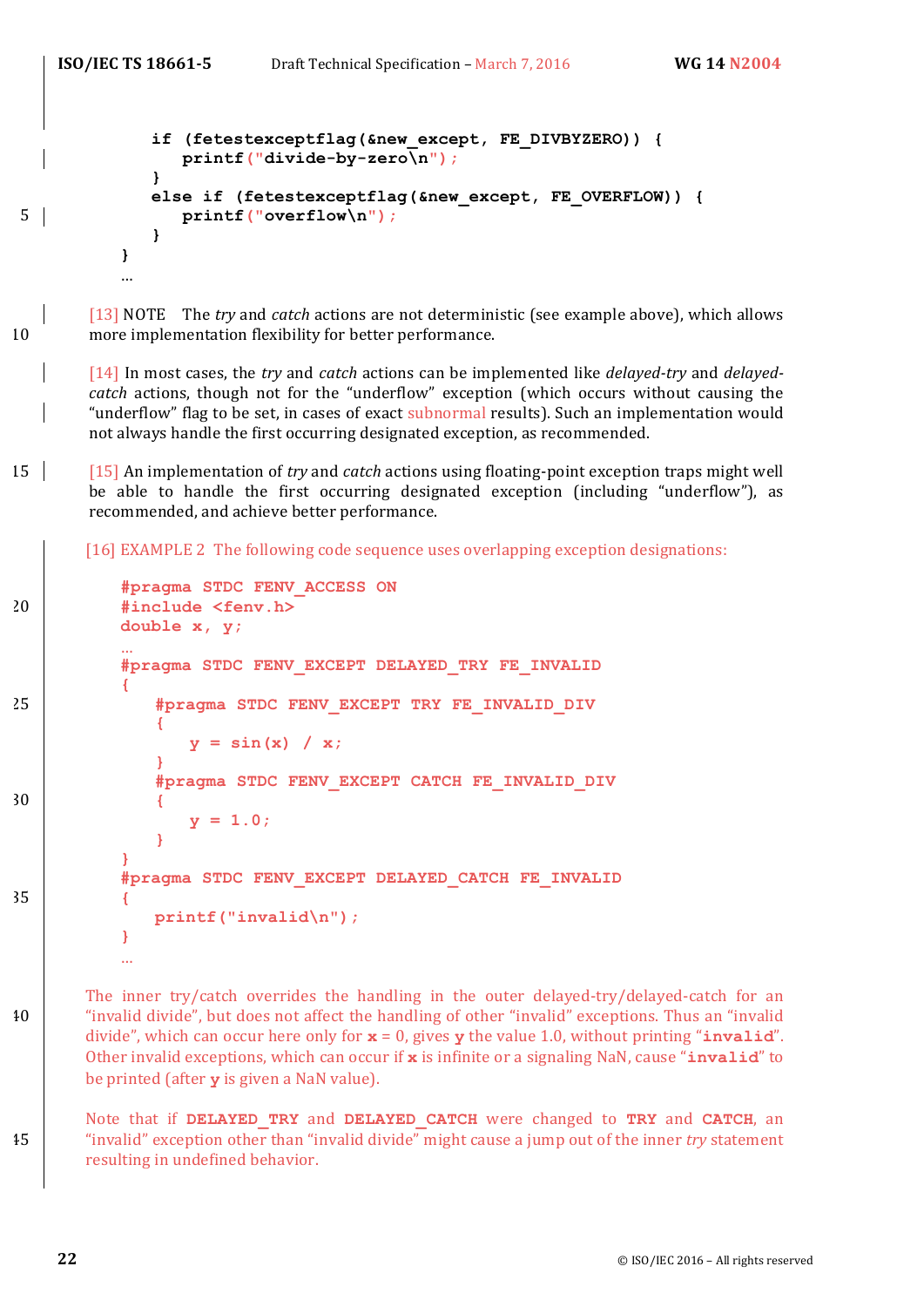In 7.6.1g.1, in the *try* bullet, attach a footnote to the wording:

The associated compound statement shall not be the *statement* of a selection (6.8.4) or iteration  $(6.8.5)$  statement.

where the footnote is:

5 \*) The compound statements associated with a *try* action and its *catch* actions (or with a *delayed-try* action and its *delayed-catch* actions), together enclosed in braces, may be the *statement* of a selection or iteration statement. For example, the following code segment is permitted:

```
for (int i = 0; i < LEN; i++) {
10 #pragma STDC FENV_EXCEPT TRY FE_OVERFLOW
             {
                y[i] = x[i] * x[i];}
             #pragma STDC FENV_EXCEPT CATCH FE_OVERFLOW
15 {
                y[i] = DBL MAX;}
          }
```
In  $6.5.16.2$ , in footnote  $113$ , change:

20 For example, if annex F is in effect, the floating types involved have IEC 60559 formats, and **FLT** EVAL METHOD is 0, the equivalent code would be:

to:

For example, if annex F is supported, the floating types involved have IEC 60559 formats, **FLT\_EVAL\_METHOD** is 0, and no **FENV\_EXCEPT** pragma is in effect, the equivalent code would 25 be: